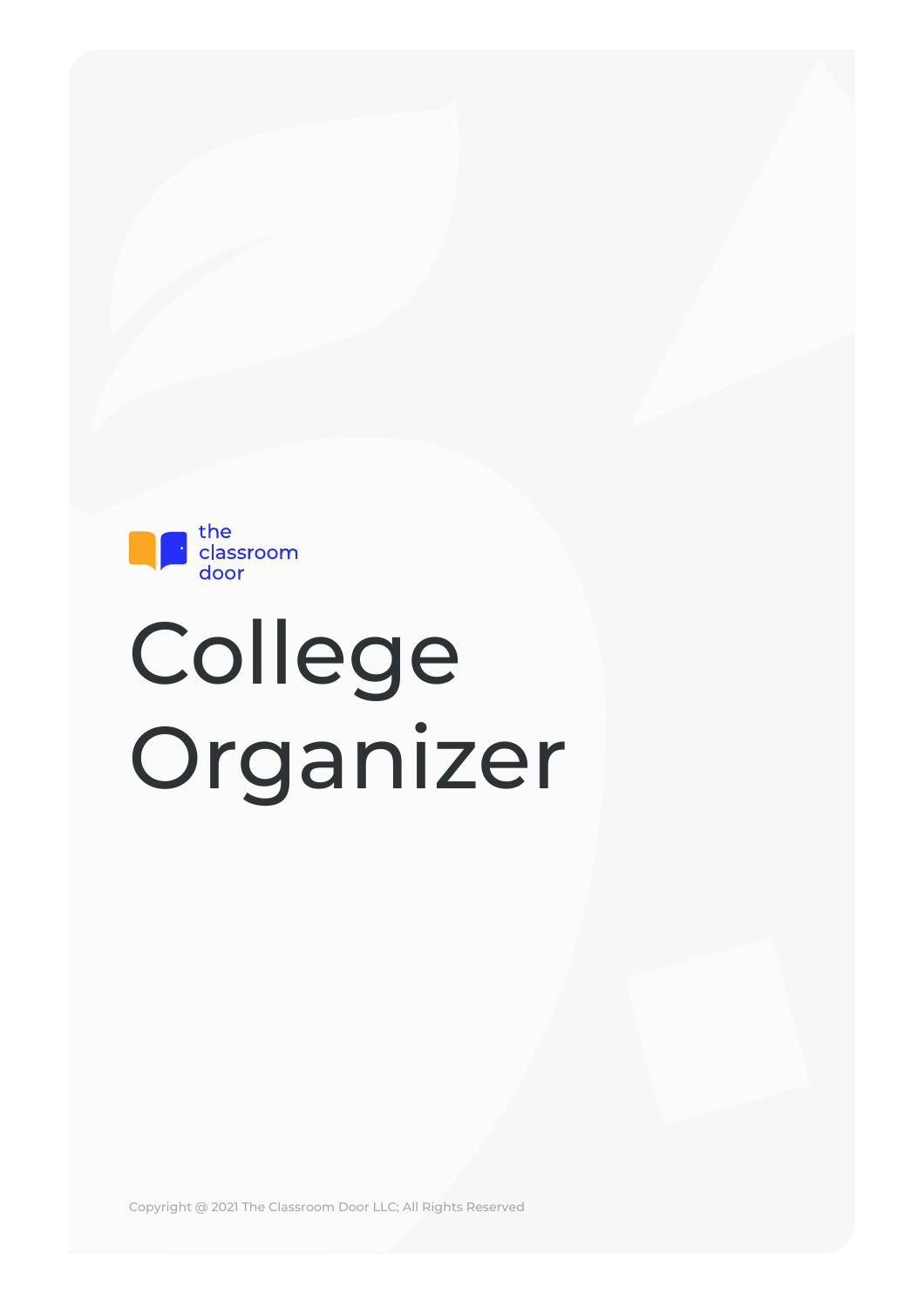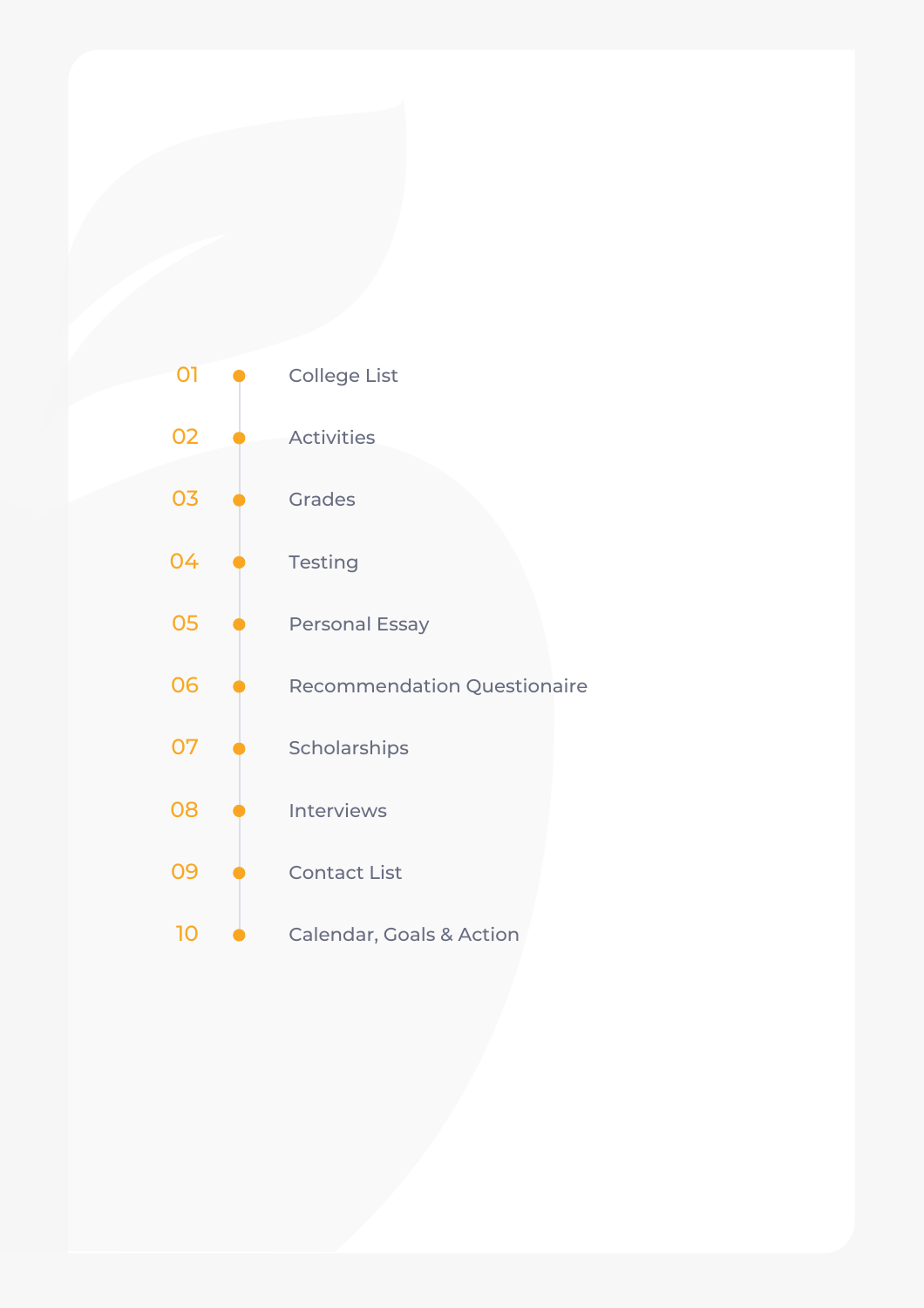

# College List 1/2

| School | Decison Plan | Application<br>Deadline | <b>Financial Aid</b><br>Deadline | Standardized<br><b>Test Policy</b> | Recommendation<br>Requirements | Sup. Essays | Interview<br>Policy | Median<br>SAT/ACT |
|--------|--------------|-------------------------|----------------------------------|------------------------------------|--------------------------------|-------------|---------------------|-------------------|
|        |              |                         |                                  |                                    |                                |             |                     |                   |
|        |              |                         |                                  |                                    |                                |             |                     |                   |
|        |              |                         |                                  |                                    |                                |             |                     |                   |
|        |              |                         |                                  |                                    |                                |             |                     |                   |
|        |              |                         |                                  |                                    |                                |             |                     |                   |
|        |              |                         |                                  |                                    |                                |             |                     |                   |
|        |              |                         |                                  |                                    |                                |             |                     |                   |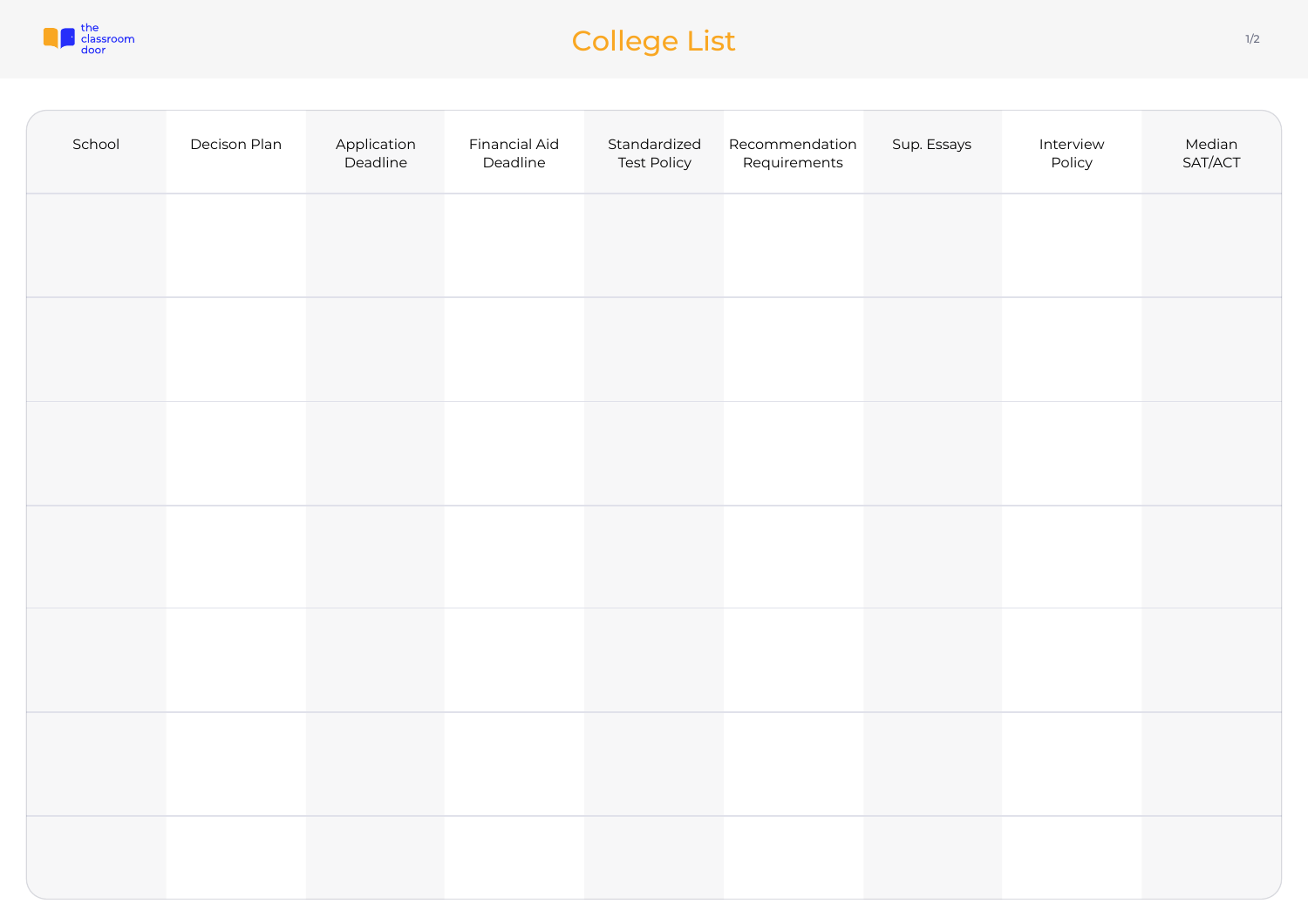

# College List 2/2

| School | Decison Plan | Application<br>Deadline | <b>Financial Aid</b><br>Deadline | Standardized<br><b>Test Policy</b> | Recommendation<br>Requirements | Sup. Essays | Interview<br>Policy | Median<br>SAT/ACT |
|--------|--------------|-------------------------|----------------------------------|------------------------------------|--------------------------------|-------------|---------------------|-------------------|
|        |              |                         |                                  |                                    |                                |             |                     |                   |
|        |              |                         |                                  |                                    |                                |             |                     |                   |
|        |              |                         |                                  |                                    |                                |             |                     |                   |
|        |              |                         |                                  |                                    |                                |             |                     |                   |
|        |              |                         |                                  |                                    |                                |             |                     |                   |
|        |              |                         |                                  |                                    |                                |             |                     |                   |
|        |              |                         |                                  |                                    |                                |             |                     |                   |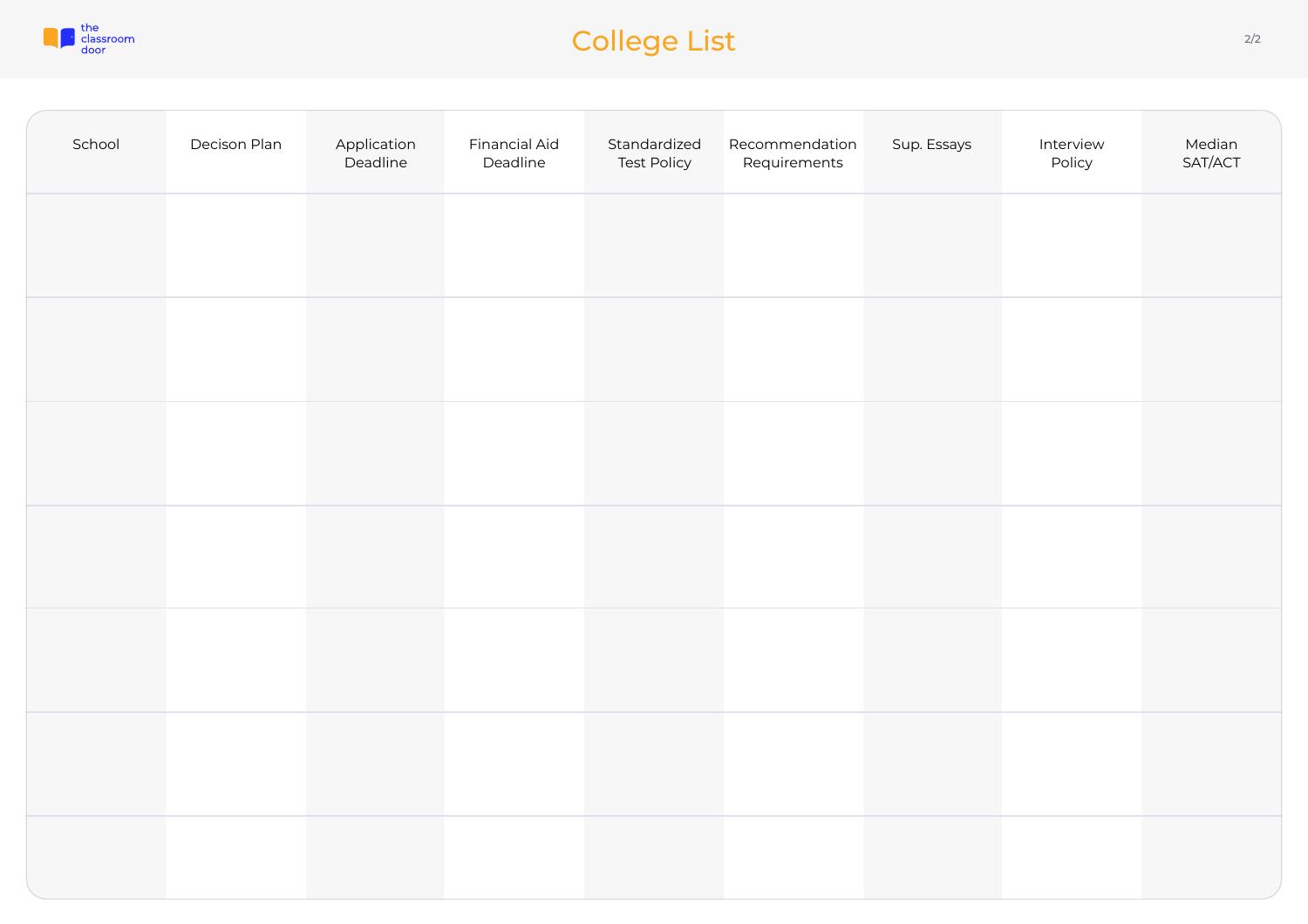

# College List

From deadlines to supplemental essay requirements to majors and clubs: organize your college list and track your application progress here.

| <b>General Info</b>                                                                             |                                                        |                                                                        |                                                                               |                                                      |
|-------------------------------------------------------------------------------------------------|--------------------------------------------------------|------------------------------------------------------------------------|-------------------------------------------------------------------------------|------------------------------------------------------|
| School name                                                                                     | Visit date                                             |                                                                        | Location                                                                      |                                                      |
| Admissions email(s)                                                                             |                                                        |                                                                        | <b>Sport Division</b>                                                         |                                                      |
| <b>Application Type</b><br>$\bigcirc$ Common App $\bigcirc$ Coalition App $\bigcirc$ School App |                                                        |                                                                        | <b>Admission Status</b><br>$\bigcirc$ Deferred $\bigcirc$ Accepted $\bigcirc$ | Denied () Waitlisted                                 |
| <b>Decision Plan</b><br>( ) Early Decision I                                                    | ◯ Early Decision II ◯ Early Action I ◯ Early Action II |                                                                        |                                                                               | Restrictive/<br>Regular<br>Single Choice<br>Decision |
| <b>Type</b><br>O Public<br>◯ Private<br>$\bigcirc$ Community                                    | <b>Size</b><br>() Small<br>OMedium<br>◯ Large          | <b>Setting</b><br>()Urban<br>$\bigcirc$ Rural<br>$\bigcirc$ Large City |                                                                               | Category<br>○ Reach<br>◯ Target<br>◯ Safety          |
| <b>Tuition &amp; Fees</b><br>Tuition<br>Room & Board<br>\$<br>\$                                | Fees<br>\$                                             | Total<br>\$                                                            | <b>Financial Aid</b><br>( ) Loan                                              | Scholarship                                          |
| <b>Deadlines</b><br><b>Application Deadline</b><br>$\sqrt{2}$<br>$\sqrt{2}$                     | <b>Financial Aid</b><br>$\sqrt{2}$                     | Teacher                                                                | <b>Number of Recommendation Requirements</b><br>Counselor                     | Optional                                             |
| <b>Supplements</b><br># of Supplements                                                          |                                                        | <b>Academic Profile</b><br>AVG SAT Score                               | AVG ACT Score                                                                 | Acceptance Rate                                      |
| Interview Policy                                                                                | Category                                               | <b>Grad Rate</b>                                                       | Stu./Faculty Ratio                                                            | AVG GPA                                              |
| Major/Academic Programs of Interest                                                             |                                                        |                                                                        | <b>Clubs/Extracurricular Programs of Interest</b>                             |                                                      |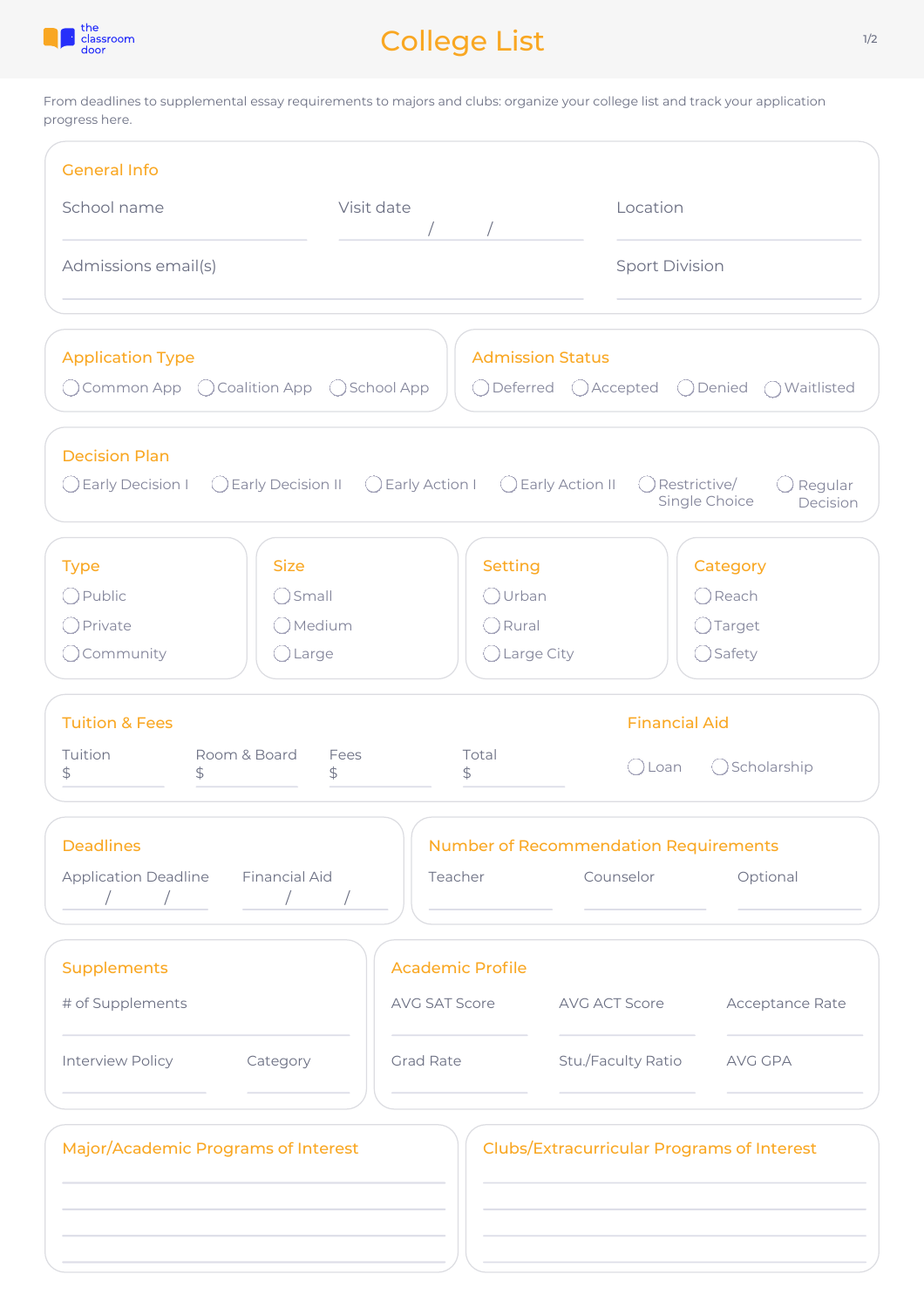

# College List

From deadlines to supplemental essay requirements to majors and clubs: organize your college list and track your application progress here.

| <b>Application Status</b> |     |                                   |       |     |                                |
|---------------------------|-----|-----------------------------------|-------|-----|--------------------------------|
| To Do                     | N/A |                                   | To Do | N/A |                                |
|                           |     | Application                       |       |     | <b>FAFSA</b>                   |
|                           |     | Audition                          |       |     | <b>Scholarship Application</b> |
|                           |     | Transcript (Self-Report/Naviance) |       |     | Interview                      |
|                           |     | <b>Recommendation Letters</b>     |       |     | Resume                         |
|                           |     | Portfolio                         |       |     | Supplement                     |
|                           |     | Essay                             |       |     | <b>CSS Profile</b>             |
|                           |     | <b>SAT/ACT Scores</b>             |       |     | App Fee                        |
|                           |     |                                   |       |     |                                |

| Pros | Cons |
|------|------|
|      |      |
|      |      |
|      |      |
|      |      |
|      |      |
|      |      |
|      |      |
|      |      |
|      |      |
|      |      |
|      |      |
|      |      |
|      |      |
|      |      |
|      |      |
|      |      |
|      |      |
|      |      |
|      |      |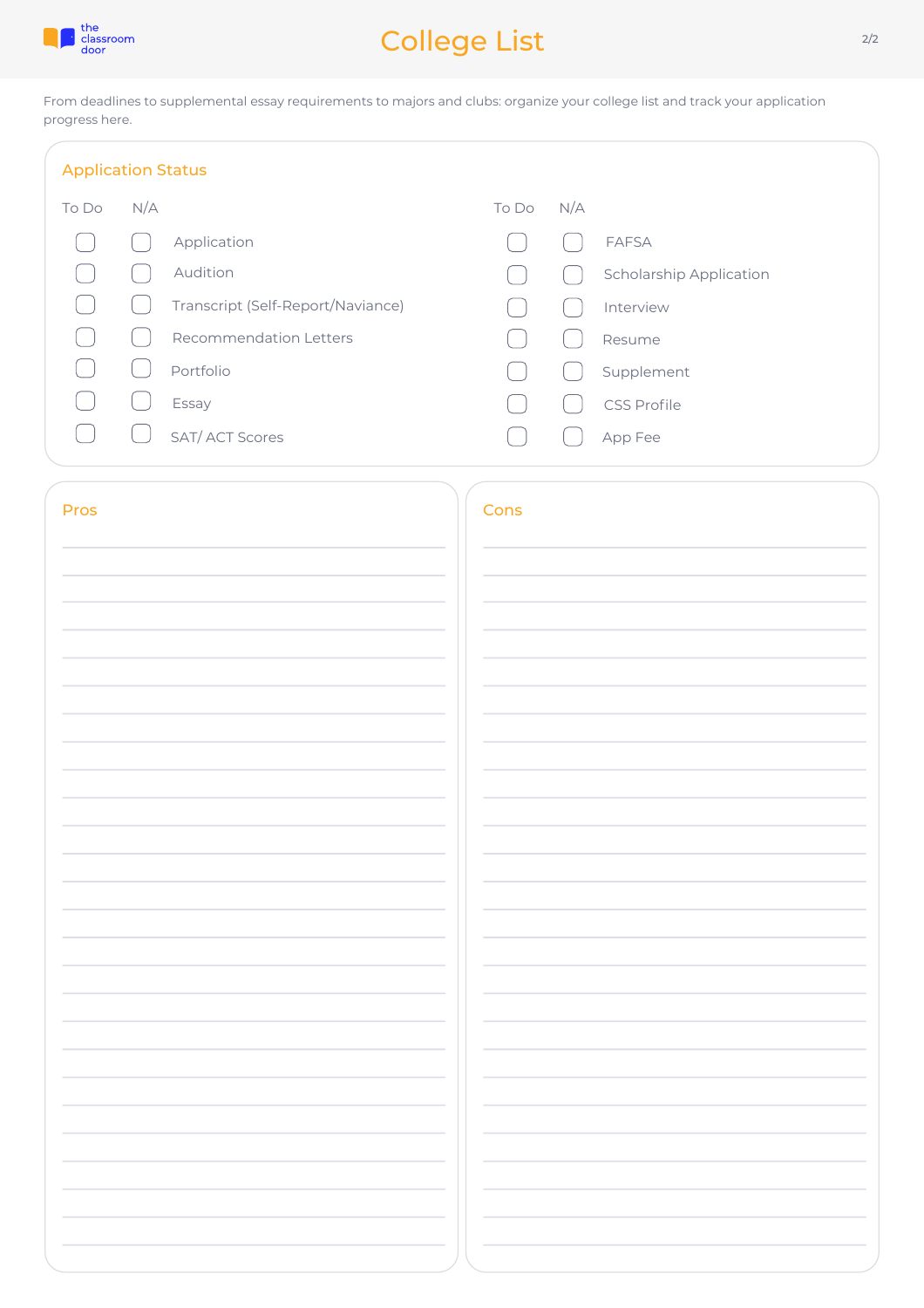

## Activities

The activities section in your application is where you showcase your dynamic range of interests and responsibilities. Be sure to highlight leadership positions, special projects, community service, and summer experiences. Include activities from all four years of high school; colleges want to see students who demonstrate continuity and commitment to their interests. Admissions officers review the years and hours you put into your projects, the positions you held, descriptions of the organizations, and descriptions of your involvement.

| Activity/Organization Name | Date                    |
|----------------------------|-------------------------|
|                            | Project/Activies        |
|                            |                         |
|                            | <b>Action Plan/Goal</b> |
|                            |                         |
|                            |                         |
|                            |                         |
|                            |                         |
|                            |                         |
|                            |                         |
|                            | Date                    |
|                            | Project/Activies        |
|                            |                         |
|                            |                         |
|                            | Action Plan/Goal        |
|                            |                         |
| Activity/Organization Name |                         |
| Position Title             |                         |
|                            |                         |
|                            |                         |
|                            | Date                    |
|                            |                         |
|                            | Project/Activies        |
|                            |                         |
| Activity/Organization Name | Action Plan/Goal        |
|                            |                         |
| Description                |                         |
|                            |                         |
|                            |                         |
|                            |                         |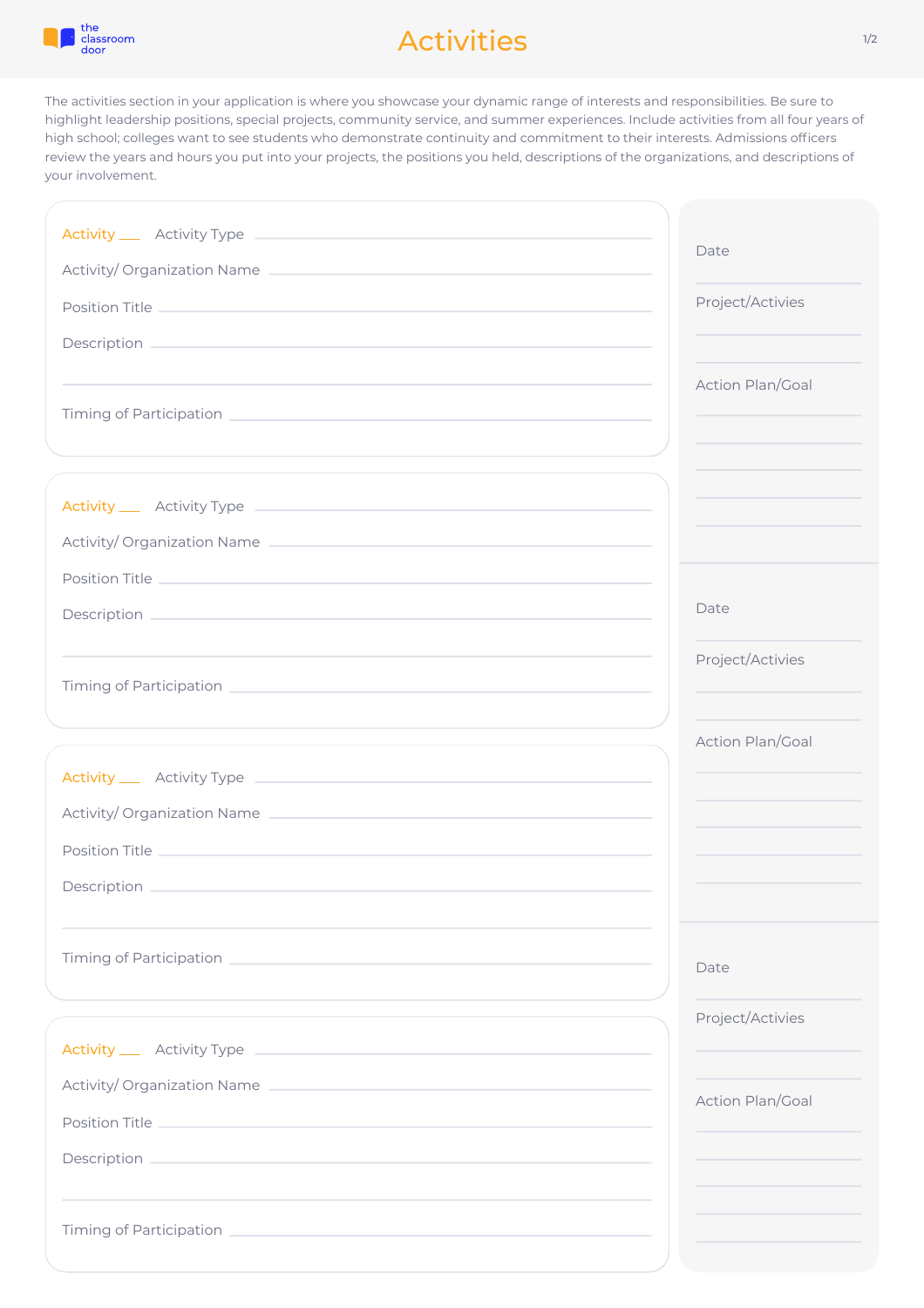

## Activities

The activities section in your application is where you showcase your dynamic range of interests and responsibilities. Be sure to highlight leadership positions, special projects, community service, and summer experiences. Include activities from all four years of high school; colleges want to see students who demonstrate continuity and commitment to their interests. Admissions officers review the years and hours you put into your projects, the positions you held, descriptions of the organizations, and descriptions of your involvement.

| Activity/Organization Name                                                                                                                                                                                                     | Date                    |
|--------------------------------------------------------------------------------------------------------------------------------------------------------------------------------------------------------------------------------|-------------------------|
|                                                                                                                                                                                                                                | Project/Activies        |
|                                                                                                                                                                                                                                |                         |
|                                                                                                                                                                                                                                | Action Plan/Goal        |
|                                                                                                                                                                                                                                |                         |
|                                                                                                                                                                                                                                |                         |
|                                                                                                                                                                                                                                |                         |
|                                                                                                                                                                                                                                |                         |
| Activity/Organization Name                                                                                                                                                                                                     |                         |
|                                                                                                                                                                                                                                |                         |
|                                                                                                                                                                                                                                | Date                    |
|                                                                                                                                                                                                                                | Project/Activies        |
|                                                                                                                                                                                                                                |                         |
|                                                                                                                                                                                                                                | Action Plan/Goal        |
|                                                                                                                                                                                                                                |                         |
|                                                                                                                                                                                                                                |                         |
| Activity/Organization Name                                                                                                                                                                                                     |                         |
| Position Title                                                                                                                                                                                                                 |                         |
|                                                                                                                                                                                                                                |                         |
|                                                                                                                                                                                                                                |                         |
| Timing of Participation and the control of the control of the control of the control of the control of the control of the control of the control of the control of the control of the control of the control of the control of | Date                    |
|                                                                                                                                                                                                                                | Project/Activies        |
|                                                                                                                                                                                                                                |                         |
| Activity/Organization Name                                                                                                                                                                                                     |                         |
|                                                                                                                                                                                                                                | <b>Action Plan/Goal</b> |
| Description _____                                                                                                                                                                                                              |                         |
|                                                                                                                                                                                                                                |                         |
|                                                                                                                                                                                                                                |                         |
|                                                                                                                                                                                                                                |                         |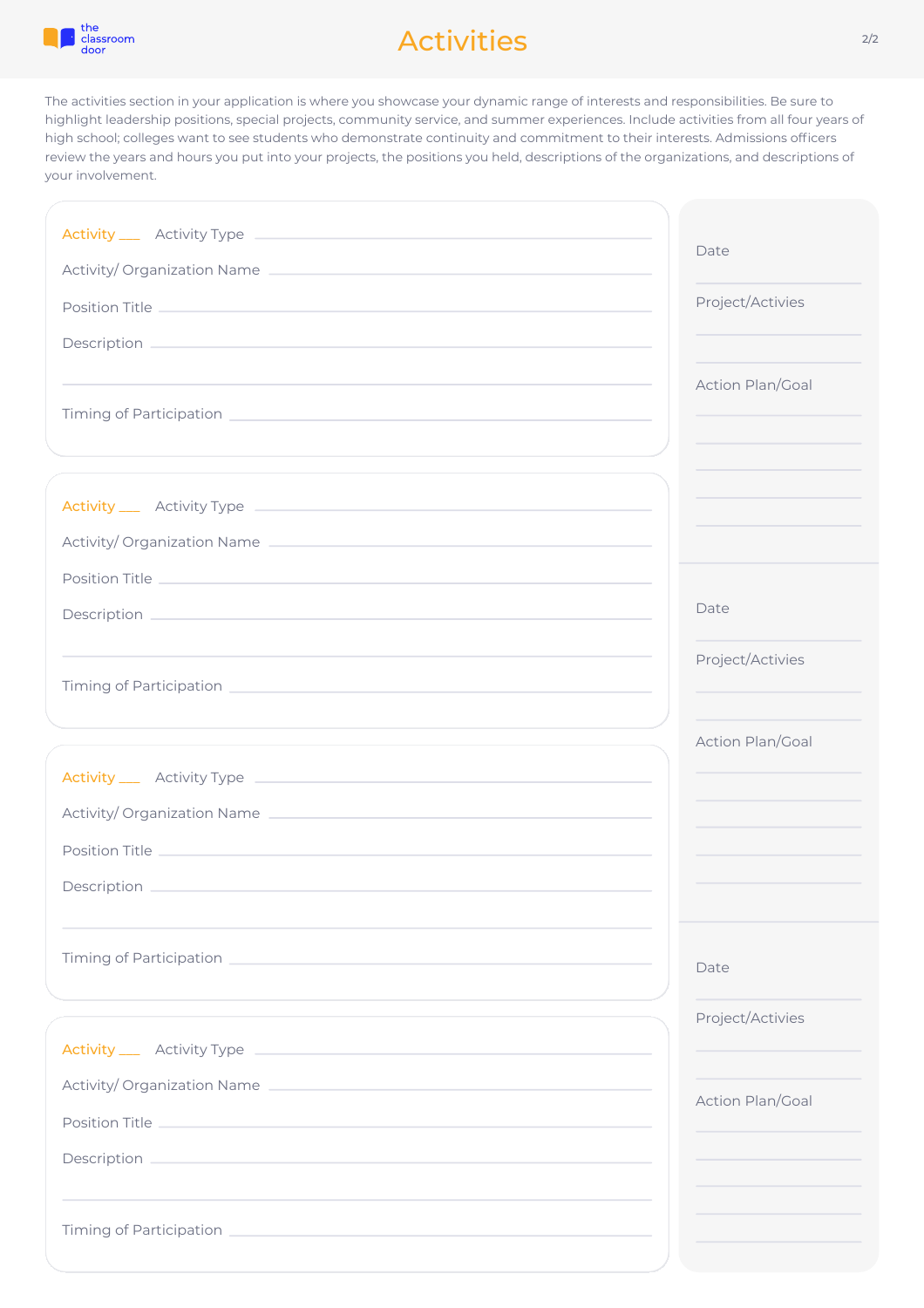

## Grades

Use this organizer to keep track of your past courses and grades as well as your goals for the future!

|                      |                        |               | Grade |                      |       |
|----------------------|------------------------|---------------|-------|----------------------|-------|
| <b>1st Trimester</b> |                        | 2nd Trimester |       | <b>3rd Trimester</b> |       |
| Course               | Grade                  | Course        | Grade | Course               | Grade |
|                      |                        |               |       |                      |       |
|                      |                        |               |       |                      |       |
|                      |                        |               |       |                      |       |
|                      |                        |               |       |                      |       |
|                      | Academic honors/awards |               |       |                      |       |

|                      |                        |               | Grade |                      |       |
|----------------------|------------------------|---------------|-------|----------------------|-------|
| <b>1st Trimester</b> |                        | 2nd Trimester |       | <b>3rd Trimester</b> |       |
| Course               | Grade                  | Course        | Grade | Course               | Grade |
|                      |                        |               |       |                      |       |
|                      | Academic honors/awards |               |       |                      |       |

|                      |                        |                 | Grade |                      |       |
|----------------------|------------------------|-----------------|-------|----------------------|-------|
| <b>1st Trimester</b> |                        | 2nd Trimester   |       | <b>3rd Trimester</b> |       |
| Course               | Grade                  | Grade<br>Course |       | Course               | Grade |
|                      |                        |                 |       |                      |       |
|                      |                        |                 |       |                      |       |
|                      |                        |                 |       |                      |       |
|                      | Academic honors/awards |                 |       |                      |       |

|                      |                        |               | Grade |                      |       |
|----------------------|------------------------|---------------|-------|----------------------|-------|
| <b>1st Trimester</b> |                        | 2nd Trimester |       | <b>3rd Trimester</b> |       |
| Course               | Grade                  | Course        | Grade | Course               | Grade |
|                      |                        |               |       |                      |       |
|                      | Academic honors/awards |               |       |                      |       |

| Date                    |  |
|-------------------------|--|
|                         |  |
|                         |  |
| Course                  |  |
|                         |  |
|                         |  |
|                         |  |
|                         |  |
|                         |  |
| Action Plan/Goal        |  |
|                         |  |
|                         |  |
|                         |  |
|                         |  |
|                         |  |
|                         |  |
|                         |  |
|                         |  |
|                         |  |
|                         |  |
| Date                    |  |
|                         |  |
|                         |  |
| Course                  |  |
|                         |  |
|                         |  |
|                         |  |
|                         |  |
|                         |  |
|                         |  |
|                         |  |
| <b>Action Plan/Goal</b> |  |
|                         |  |
|                         |  |
|                         |  |
|                         |  |
|                         |  |
|                         |  |
|                         |  |
|                         |  |
|                         |  |
|                         |  |
| Date                    |  |
|                         |  |
|                         |  |
| Course                  |  |
|                         |  |
|                         |  |
|                         |  |
|                         |  |
|                         |  |
|                         |  |
| <b>Action Plan/Goal</b> |  |
|                         |  |
|                         |  |
|                         |  |
|                         |  |
|                         |  |
|                         |  |
|                         |  |
|                         |  |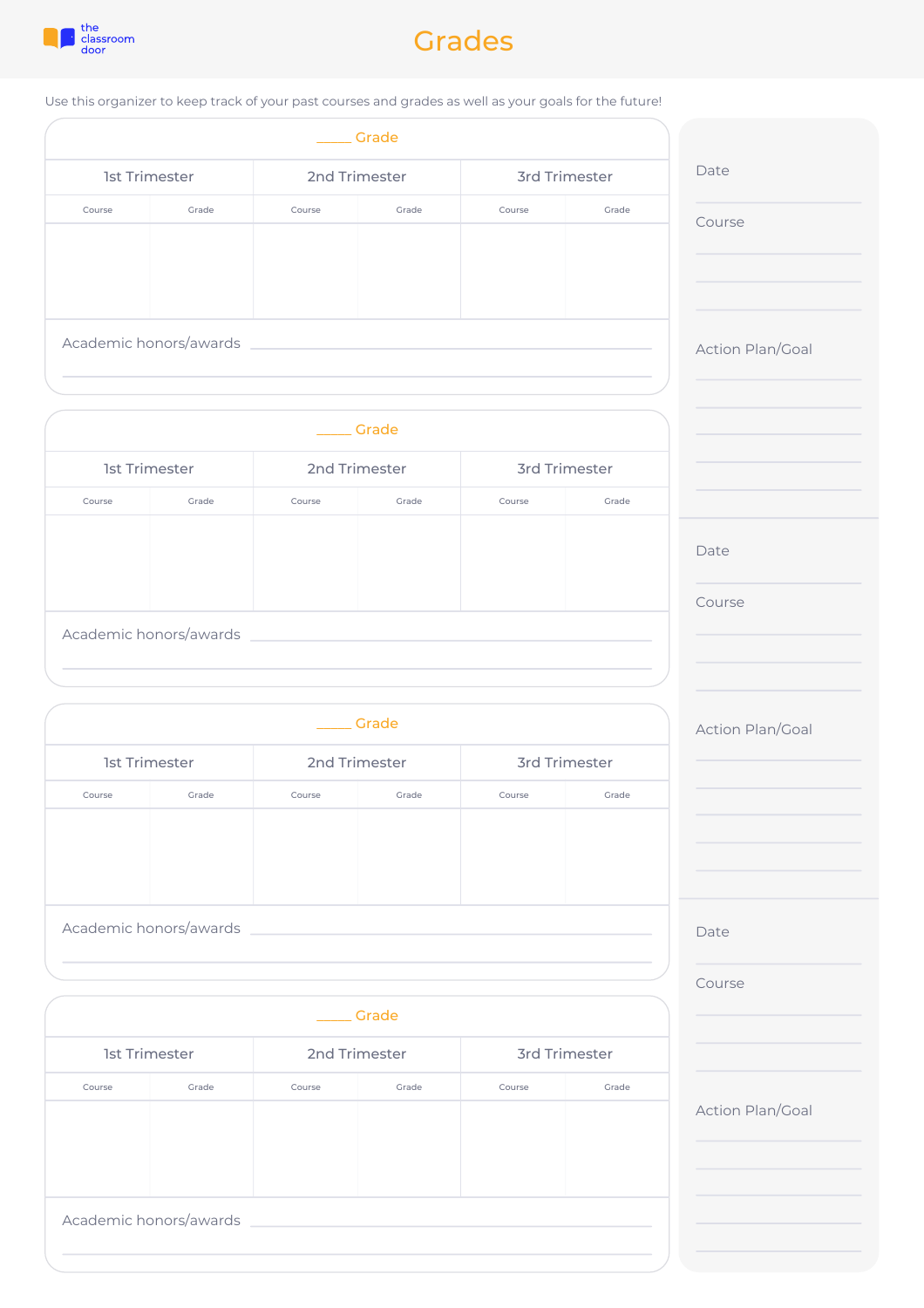



Organize all your standardized tests, past and present, in this section. Choose from the SAT, ACT, AP, IB, and TOEFL.

| Test | Date | Subject | Score |
|------|------|---------|-------|
|      |      |         |       |
|      |      |         |       |
|      |      |         |       |

| Test | Date | Subject | Score  |
|------|------|---------|--------|
|      |      |         |        |
|      |      |         | $\sim$ |

| Test | Date | Subject | Score  |
|------|------|---------|--------|
|      |      |         | $\sim$ |

| Test | Date | Subject | Score |
|------|------|---------|-------|
|      |      |         |       |

| Test | Date | Subject | Score  |
|------|------|---------|--------|
|      |      |         | $\sim$ |

| Test | Date | Subject | Score |
|------|------|---------|-------|
|      |      |         |       |

| Test | Date | Subject | Score |
|------|------|---------|-------|
|      |      |         |       |

| Test | Date | Subject | Score |
|------|------|---------|-------|
|      |      |         |       |

| Test | Date | Subject | Score |
|------|------|---------|-------|
|      |      |         |       |

| Test | Date | Subject | Score |
|------|------|---------|-------|
|      |      |         |       |

| Date                    |  |
|-------------------------|--|
|                         |  |
|                         |  |
|                         |  |
| Test                    |  |
|                         |  |
|                         |  |
|                         |  |
|                         |  |
|                         |  |
| <b>Action Plan/Goal</b> |  |
|                         |  |
|                         |  |
|                         |  |
|                         |  |
|                         |  |
|                         |  |
|                         |  |
|                         |  |
|                         |  |
|                         |  |
|                         |  |
|                         |  |
|                         |  |
|                         |  |
|                         |  |
|                         |  |
| Date                    |  |
|                         |  |
|                         |  |
| Test                    |  |
|                         |  |
|                         |  |
|                         |  |
|                         |  |
|                         |  |
|                         |  |
|                         |  |
| Action Plan/Goal        |  |
|                         |  |
|                         |  |
|                         |  |
|                         |  |
|                         |  |
|                         |  |
|                         |  |
|                         |  |
|                         |  |
|                         |  |
|                         |  |
|                         |  |
|                         |  |
|                         |  |
|                         |  |
|                         |  |
| Date                    |  |
|                         |  |
|                         |  |
| Test                    |  |
|                         |  |
|                         |  |
|                         |  |
|                         |  |
|                         |  |
|                         |  |
| <b>Action Plan/Goal</b> |  |
|                         |  |
|                         |  |
|                         |  |
|                         |  |
|                         |  |
|                         |  |
|                         |  |
|                         |  |
|                         |  |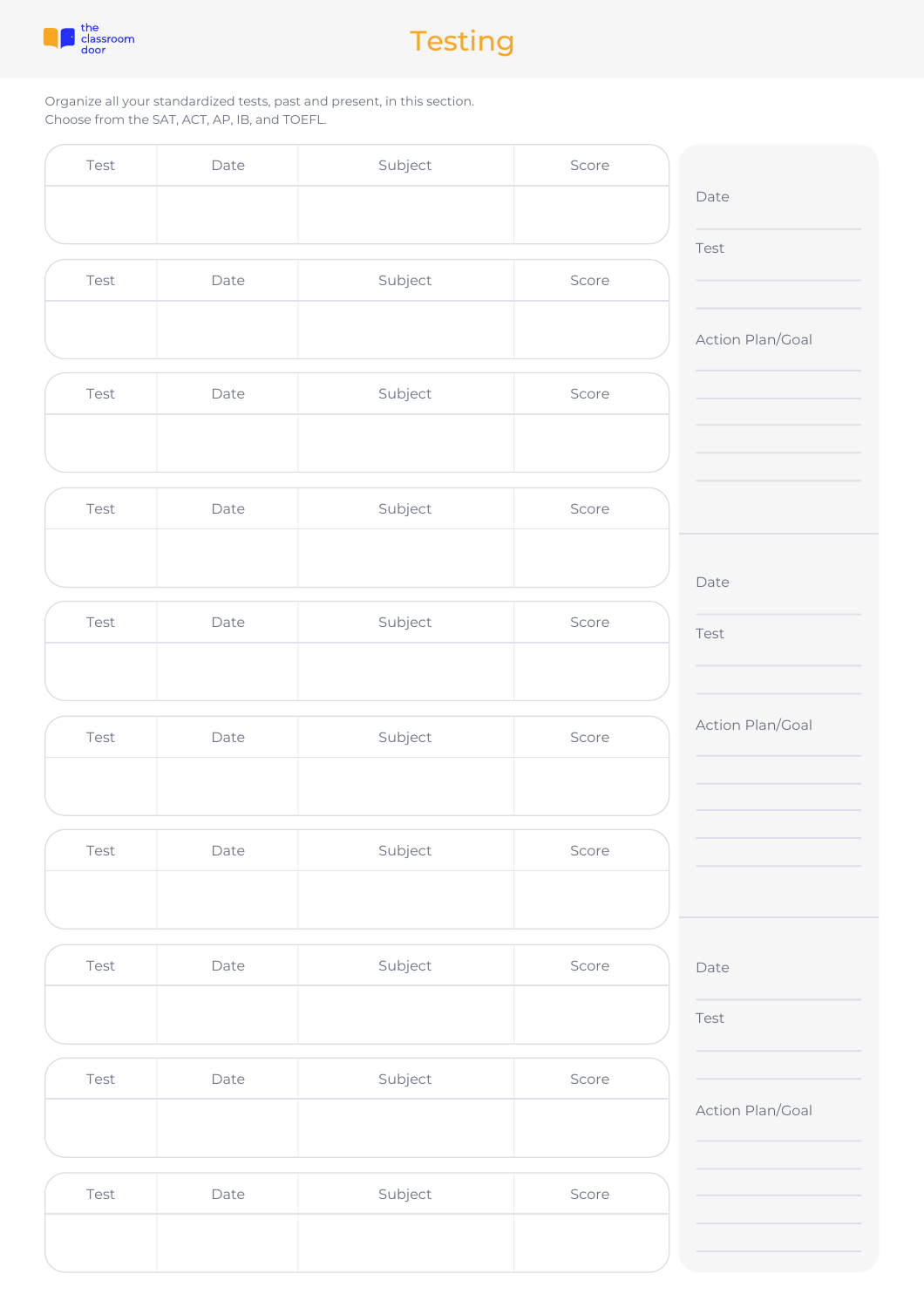

| Topic Leadership roles or responsibilities                                                                                  |                  |
|-----------------------------------------------------------------------------------------------------------------------------|------------------|
| Brainstorm topic experience and the contract of the contract of the contract of the contract of the contract of             | Date             |
|                                                                                                                             |                  |
|                                                                                                                             | Title            |
|                                                                                                                             |                  |
|                                                                                                                             | Action Plan/Goal |
|                                                                                                                             |                  |
|                                                                                                                             |                  |
|                                                                                                                             |                  |
|                                                                                                                             |                  |
|                                                                                                                             |                  |
|                                                                                                                             |                  |
|                                                                                                                             |                  |
|                                                                                                                             | Date             |
|                                                                                                                             |                  |
|                                                                                                                             | Title            |
|                                                                                                                             |                  |
| the contract of the contract of the contract of the contract of the contract of the contract of the contract of             |                  |
| <b>Topic Hobbies or passions</b>                                                                                            | Action Plan/Goal |
|                                                                                                                             |                  |
|                                                                                                                             |                  |
|                                                                                                                             |                  |
| Reflection                                                                                                                  |                  |
|                                                                                                                             |                  |
|                                                                                                                             |                  |
|                                                                                                                             |                  |
| Insight<br>and the control of the control of the control of the control of the control of the control of the control of the | Date             |
|                                                                                                                             | Title            |
|                                                                                                                             |                  |
| Hook <u>the contract of the contract of the contract of the contract of the contract of</u>                                 |                  |
|                                                                                                                             | Action Plan/Goal |
|                                                                                                                             |                  |
| Additional info<br><u> 1980 - Johann Barbara, martxa eta politikaria (h. 1980).</u>                                         |                  |
|                                                                                                                             |                  |
|                                                                                                                             |                  |
|                                                                                                                             |                  |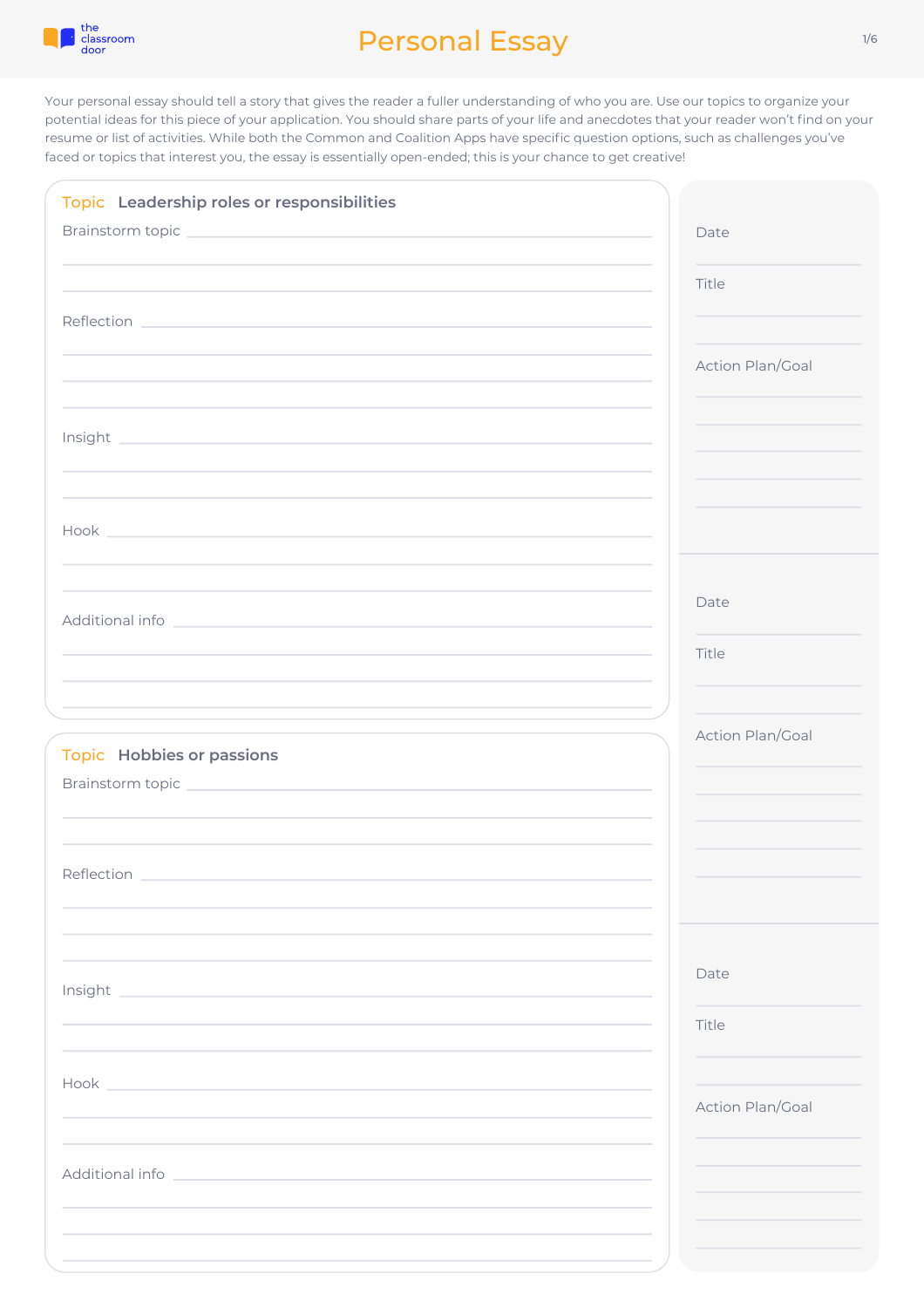

| Topic Aspects of your heritage, traditions, and cultural experiences                                                                                                                                                                                                                                                                               |                  |
|----------------------------------------------------------------------------------------------------------------------------------------------------------------------------------------------------------------------------------------------------------------------------------------------------------------------------------------------------|------------------|
| Brainstorm topic and the contract of the contract of the contract of the contract of the contract of the contract of the contract of the contract of the contract of the contract of the contract of the contract of the contr<br>and the control of the control of the control of the control of the control of the control of the control of the | Date             |
|                                                                                                                                                                                                                                                                                                                                                    | Title            |
|                                                                                                                                                                                                                                                                                                                                                    |                  |
| ,我们也不会有一个人的人,我们也不会有一个人的人。""我们,我们也不会有一个人的人,我们也不会有一个人的人,我们也不会有一个人的人,我们也不会有一个人的人,我们                                                                                                                                                                                                                                                                   | Action Plan/Goal |
|                                                                                                                                                                                                                                                                                                                                                    |                  |
|                                                                                                                                                                                                                                                                                                                                                    |                  |
|                                                                                                                                                                                                                                                                                                                                                    |                  |
|                                                                                                                                                                                                                                                                                                                                                    |                  |
|                                                                                                                                                                                                                                                                                                                                                    |                  |
|                                                                                                                                                                                                                                                                                                                                                    | Date             |
|                                                                                                                                                                                                                                                                                                                                                    | Title            |
| and the control of the control of the control of the control of the control of the control of the control of the                                                                                                                                                                                                                                   |                  |
|                                                                                                                                                                                                                                                                                                                                                    | Action Plan/Goal |
| Topic Community service experiences<br>Brainstorm topic entertainment of the state of the state of the state of the state of the state of the state o                                                                                                                                                                                              |                  |
|                                                                                                                                                                                                                                                                                                                                                    |                  |
|                                                                                                                                                                                                                                                                                                                                                    |                  |
| Reflection                                                                                                                                                                                                                                                                                                                                         |                  |
|                                                                                                                                                                                                                                                                                                                                                    |                  |
|                                                                                                                                                                                                                                                                                                                                                    | Date             |
| Insight<br>and the state of the state of the state of the state of the state of the state of the state of the                                                                                                                                                                                                                                      | Title            |
|                                                                                                                                                                                                                                                                                                                                                    |                  |
| Hook and the state of the state of the state of the state of the state of the state of the state of the state of the state of the state of the state of the state of the state of the state of the state of the state of the s                                                                                                                     | Action Plan/Goal |
|                                                                                                                                                                                                                                                                                                                                                    |                  |
| Additional info                                                                                                                                                                                                                                                                                                                                    |                  |
|                                                                                                                                                                                                                                                                                                                                                    |                  |
|                                                                                                                                                                                                                                                                                                                                                    |                  |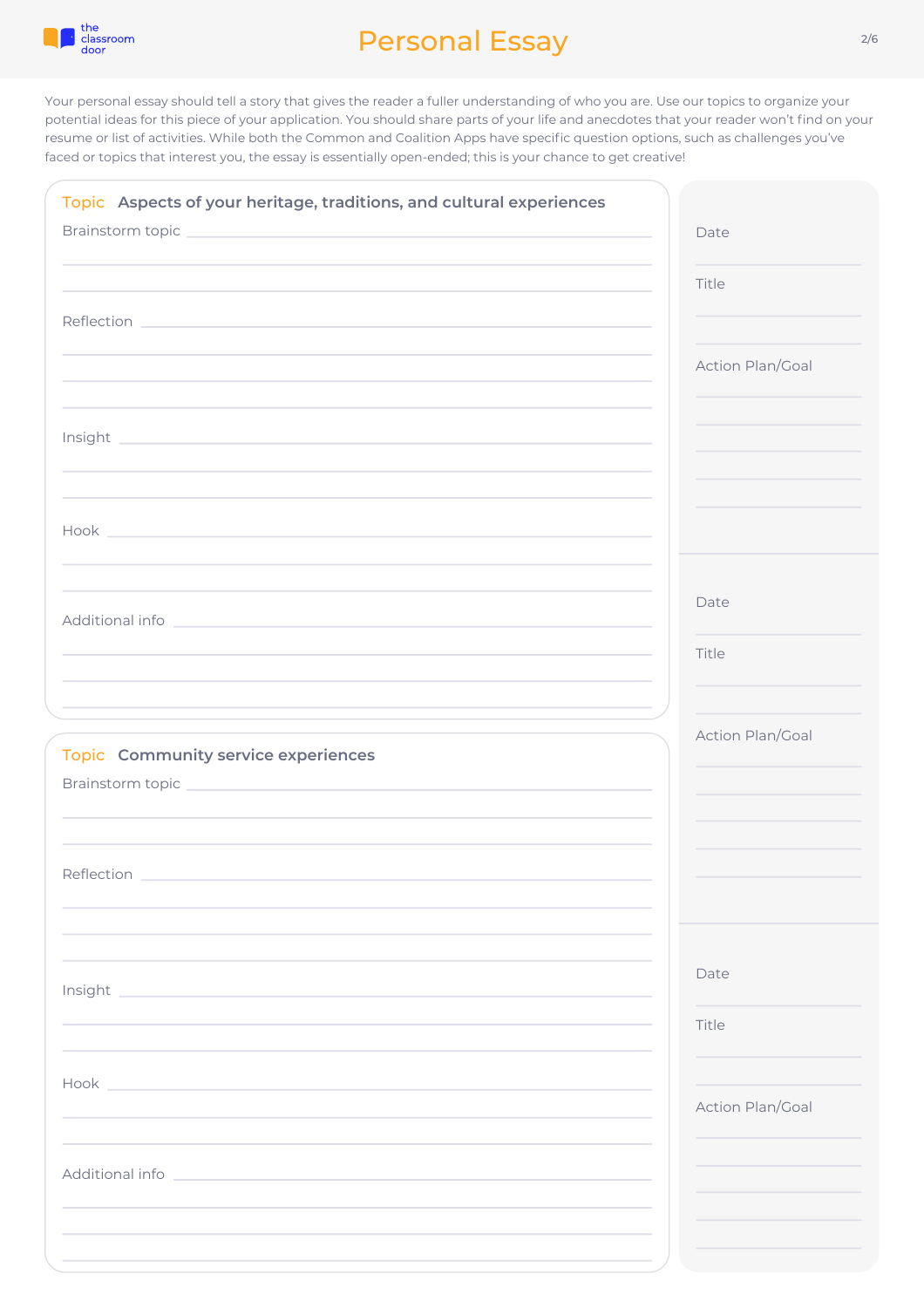

| Topic Material objects you feel hold symbolic value in your life<br>the contract of the contract of the contract of the contract of the contract of the contract of the contract of<br>Reflection <b>Experience and Contract Contract Contract Contract Contract Contract Contract Contract Contract Contract Contract Contract Contract Contract Contract Contract Contract Contract Contract Contract Contract Contra</b> | Date<br>Title<br>Action Plan/Goal |
|-----------------------------------------------------------------------------------------------------------------------------------------------------------------------------------------------------------------------------------------------------------------------------------------------------------------------------------------------------------------------------------------------------------------------------|-----------------------------------|
| Hook and the state of the state of the state of the state of the state of the state of the state of the state of the state of the state of the state of the state of the state of the state of the state of the state of the s                                                                                                                                                                                              |                                   |
|                                                                                                                                                                                                                                                                                                                                                                                                                             | Date<br>Title                     |
| Topic Unique events or adventures you've experienced                                                                                                                                                                                                                                                                                                                                                                        | Action Plan/Goal                  |
| Reflection                                                                                                                                                                                                                                                                                                                                                                                                                  |                                   |
| Insight                                                                                                                                                                                                                                                                                                                                                                                                                     | Date<br>Title                     |
|                                                                                                                                                                                                                                                                                                                                                                                                                             | Action Plan/Goal                  |
| Additional info<br>the contract of the contract of the contract of the contract of the contract of                                                                                                                                                                                                                                                                                                                          |                                   |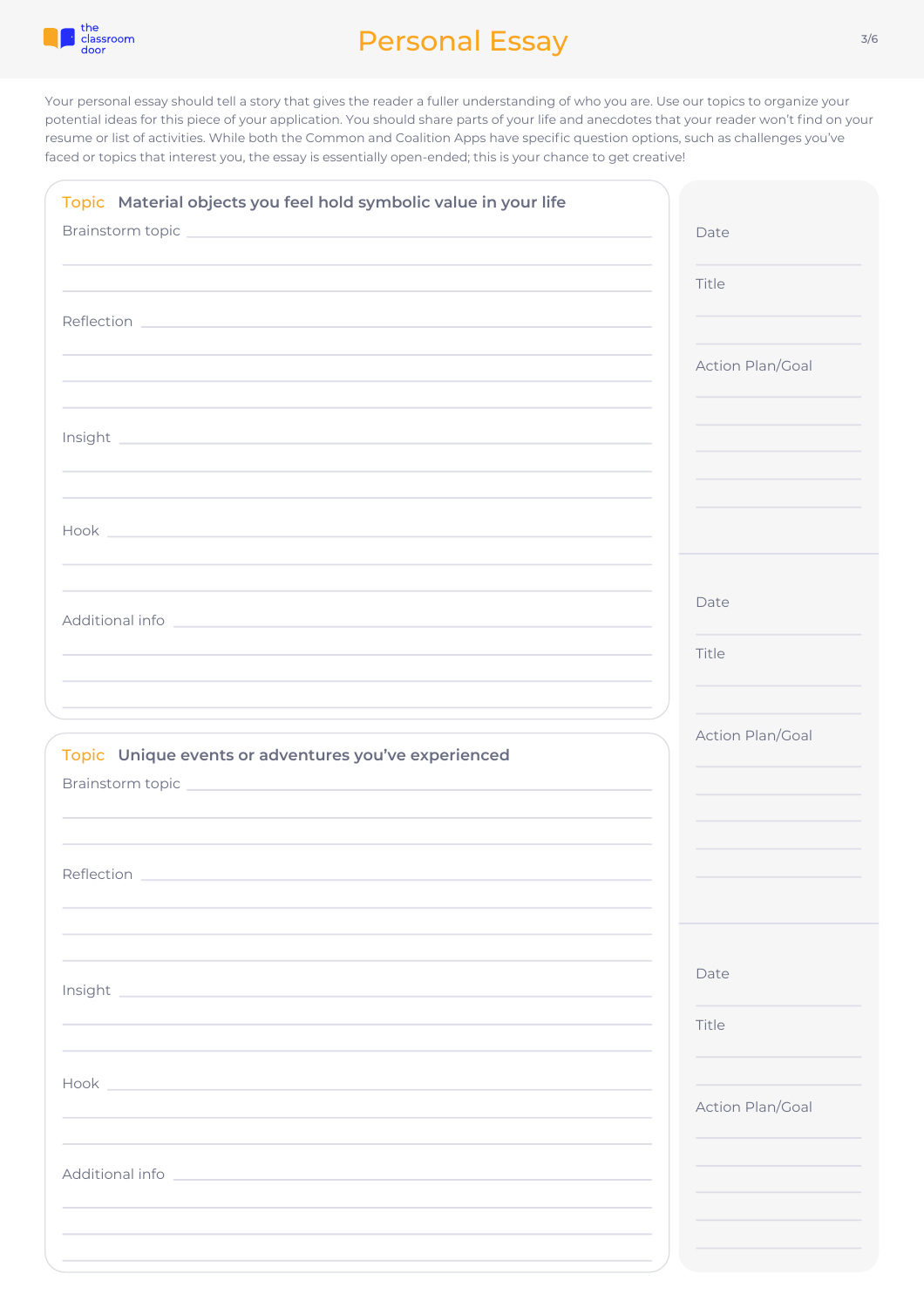

| Topic Distinctly influential figures in your life                                                                                                                                                                              |                  |
|--------------------------------------------------------------------------------------------------------------------------------------------------------------------------------------------------------------------------------|------------------|
|                                                                                                                                                                                                                                | Date             |
| and the control of the control of the control of the control of the control of the control of the control of the                                                                                                               | Title            |
|                                                                                                                                                                                                                                | Action Plan/Goal |
|                                                                                                                                                                                                                                |                  |
|                                                                                                                                                                                                                                |                  |
|                                                                                                                                                                                                                                |                  |
| Hook and the state of the state of the state of the state of the state of the state of the state of the state of the state of the state of the state of the state of the state of the state of the state of the state of the s |                  |
|                                                                                                                                                                                                                                |                  |
| Additional information and the contract of the contract of the contract of the contract of the contract of the                                                                                                                 | Date             |
|                                                                                                                                                                                                                                | Title            |
|                                                                                                                                                                                                                                | Action Plan/Goal |
| Topic Personality quirks or traits<br>Brainstorm topic entertainment and the control of the control of the control of the control of the control of                                                                            |                  |
|                                                                                                                                                                                                                                |                  |
| Reflection                                                                                                                                                                                                                     |                  |
|                                                                                                                                                                                                                                |                  |
|                                                                                                                                                                                                                                |                  |
| Insight                                                                                                                                                                                                                        | Date             |
|                                                                                                                                                                                                                                | Title            |
| Hook and the state of the state of the state of the state of the state of the state of the state of the state of the state of the state of the state of the state of the state of the state of the state of the state of the s | Action Plan/Goal |
|                                                                                                                                                                                                                                |                  |
| Additional information and the contract of the contract of the contract of the contract of the contract of the                                                                                                                 |                  |
|                                                                                                                                                                                                                                |                  |
|                                                                                                                                                                                                                                |                  |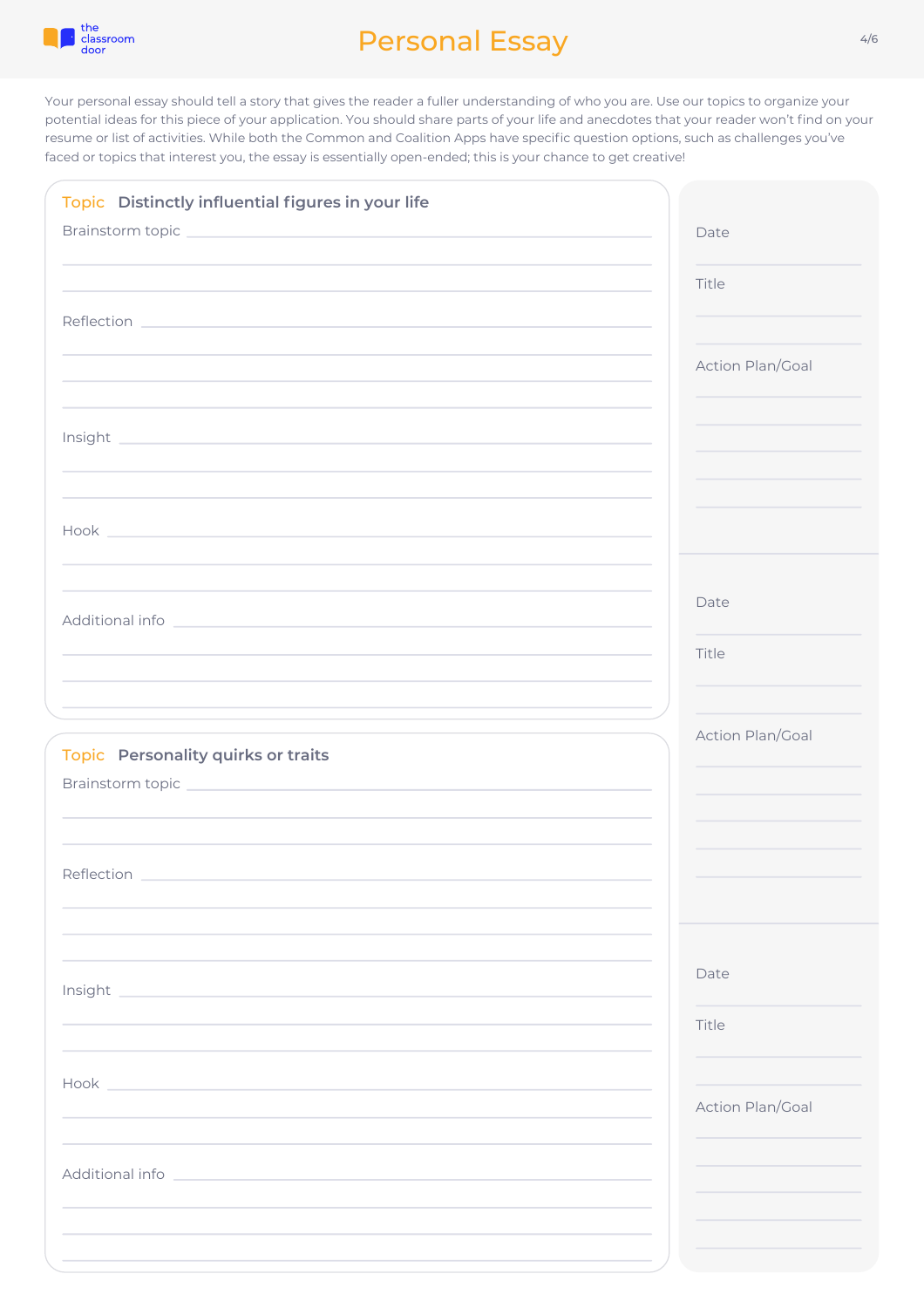

## Recommendation Questionaire

Letters of recommendation are essential to your college application. Teachers will be writing many recommendations including yours on top of doing their jobs, so it's your job to stay ahead of deadlines and supply the necessary information for them to write glowing references. Our questionnaire will help you get the ideal recommendations!

| <b>Recommendation 1</b>                                                                                                                                                                                                                                                                                           | Date             |
|-------------------------------------------------------------------------------------------------------------------------------------------------------------------------------------------------------------------------------------------------------------------------------------------------------------------|------------------|
|                                                                                                                                                                                                                                                                                                                   |                  |
|                                                                                                                                                                                                                                                                                                                   | Title            |
| 3. Why did you choose me to write for you?                                                                                                                                                                                                                                                                        | Action Plan/Goal |
| 4. Do you recall any specific instances during our year(s) together that exemplify an                                                                                                                                                                                                                             |                  |
| 5. Did you grow intellectually during the course? If so, please provide an example of                                                                                                                                                                                                                             |                  |
| 6. What do you believe to be your personal strengths (e.g. honesty, compassion,                                                                                                                                                                                                                                   | Date             |
| the control of the control of the control of the control of the control of the control of the control of the control of the control of the control of the control of the control of the control of the control of the control<br>7. To what do you attribute your success as a student? _________________________ | Title            |
| 8. How have you changed/grown as a person since coming to high school? What<br>caused these changes and how have they affected you? ___________________________                                                                                                                                                   | Action Plan/Goal |
| 9. Why should the admissions committee be interested in you? What makes you<br>unique? How are you different from other applicants? _                                                                                                                                                                             |                  |
| 10. Do you have career goals or interests? If so, when did you become fascinated by                                                                                                                                                                                                                               | Date             |
| 11. Are there any awards, recognition, or honors that you have received and that are                                                                                                                                                                                                                              | Title            |
| and the control of the control of the control of the control of the control of the control of the control of the<br>12. Which extracurricular activities have you participated in?                                                                                                                                | Action Plan/Goal |
| 13. Is there anything else you wish to tell me that would help me when writing about<br>you? Not also a series that the contract of the contract of the contract of the contract of the contract of the                                                                                                           |                  |
|                                                                                                                                                                                                                                                                                                                   |                  |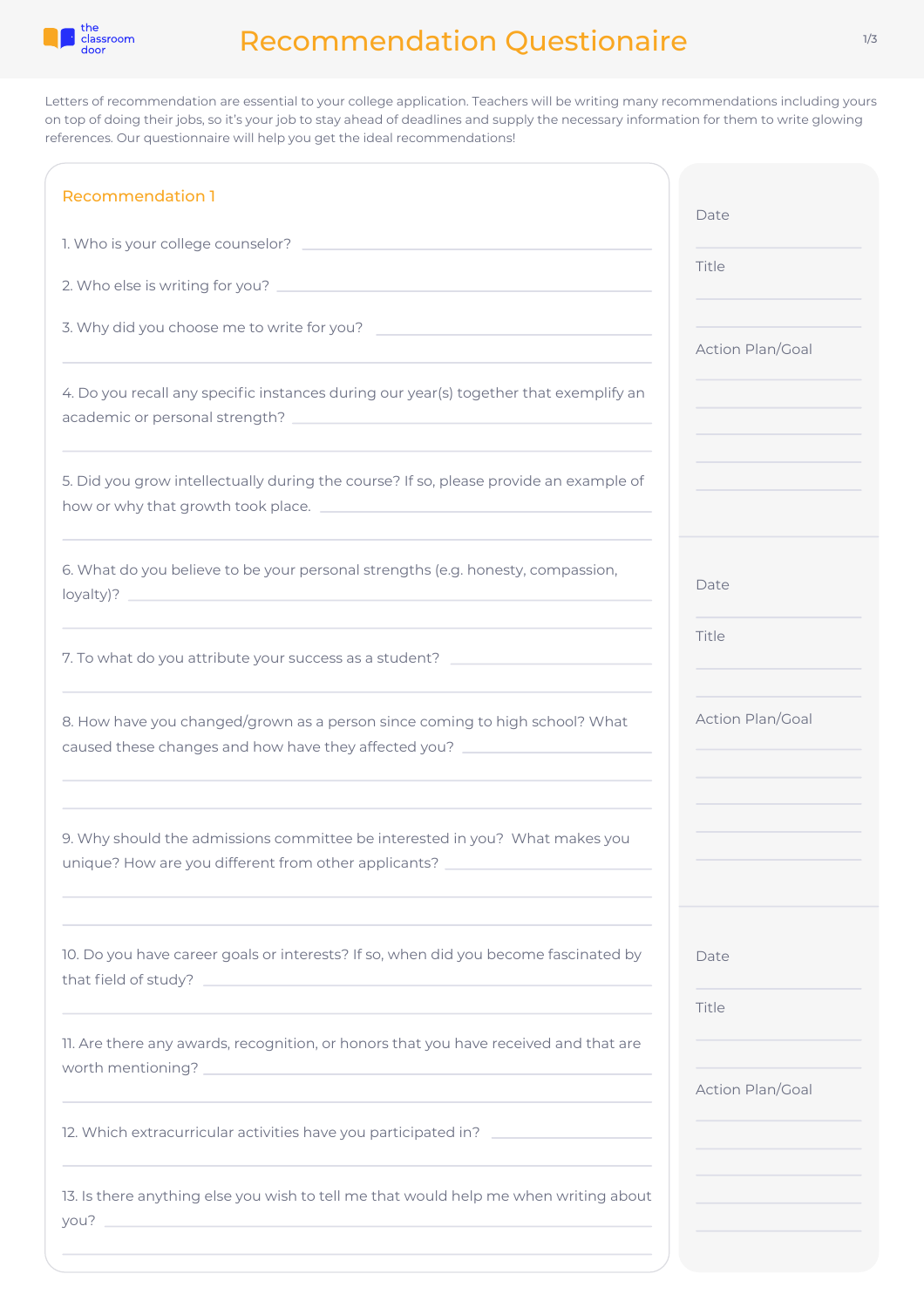

## Recommendation Questionaire

Letters of recommendation are essential to your college application. Teachers will be writing many recommendations including yours on top of doing their jobs, so it's your job to stay ahead of deadlines and supply the necessary information for them to write glowing references. Our questionnaire will help you get the ideal recommendations!

| <b>Recommendation 2</b>                                                                                                                                                                                                                                                                                           | Date             |
|-------------------------------------------------------------------------------------------------------------------------------------------------------------------------------------------------------------------------------------------------------------------------------------------------------------------|------------------|
|                                                                                                                                                                                                                                                                                                                   |                  |
|                                                                                                                                                                                                                                                                                                                   | Title            |
| 3. Why did you choose me to write for you?                                                                                                                                                                                                                                                                        | Action Plan/Goal |
| 4. Do you recall any specific instances during our year(s) together that exemplify an                                                                                                                                                                                                                             |                  |
| 5. Did you grow intellectually during the course? If so, please provide an example of                                                                                                                                                                                                                             |                  |
| 6. What do you believe to be your personal strengths (e.g. honesty, compassion,                                                                                                                                                                                                                                   | Date             |
| the control of the control of the control of the control of the control of the control of the control of the control of the control of the control of the control of the control of the control of the control of the control<br>7. To what do you attribute your success as a student? _________________________ | Title            |
| 8. How have you changed/grown as a person since coming to high school? What<br>caused these changes and how have they affected you? ___________________________                                                                                                                                                   | Action Plan/Goal |
| 9. Why should the admissions committee be interested in you? What makes you<br>unique? How are you different from other applicants?                                                                                                                                                                               |                  |
| 10. Do you have career goals or interests? If so, when did you become fascinated by                                                                                                                                                                                                                               | Date             |
| 11. Are there any awards, recognition, or honors that you have received and that are                                                                                                                                                                                                                              | Title            |
| and the control of the control of the control of the control of the control of the control of the control of the<br>12. Which extracurricular activities have you participated in? _________________                                                                                                              | Action Plan/Goal |
| 13. Is there anything else you wish to tell me that would help me when writing about                                                                                                                                                                                                                              |                  |
|                                                                                                                                                                                                                                                                                                                   |                  |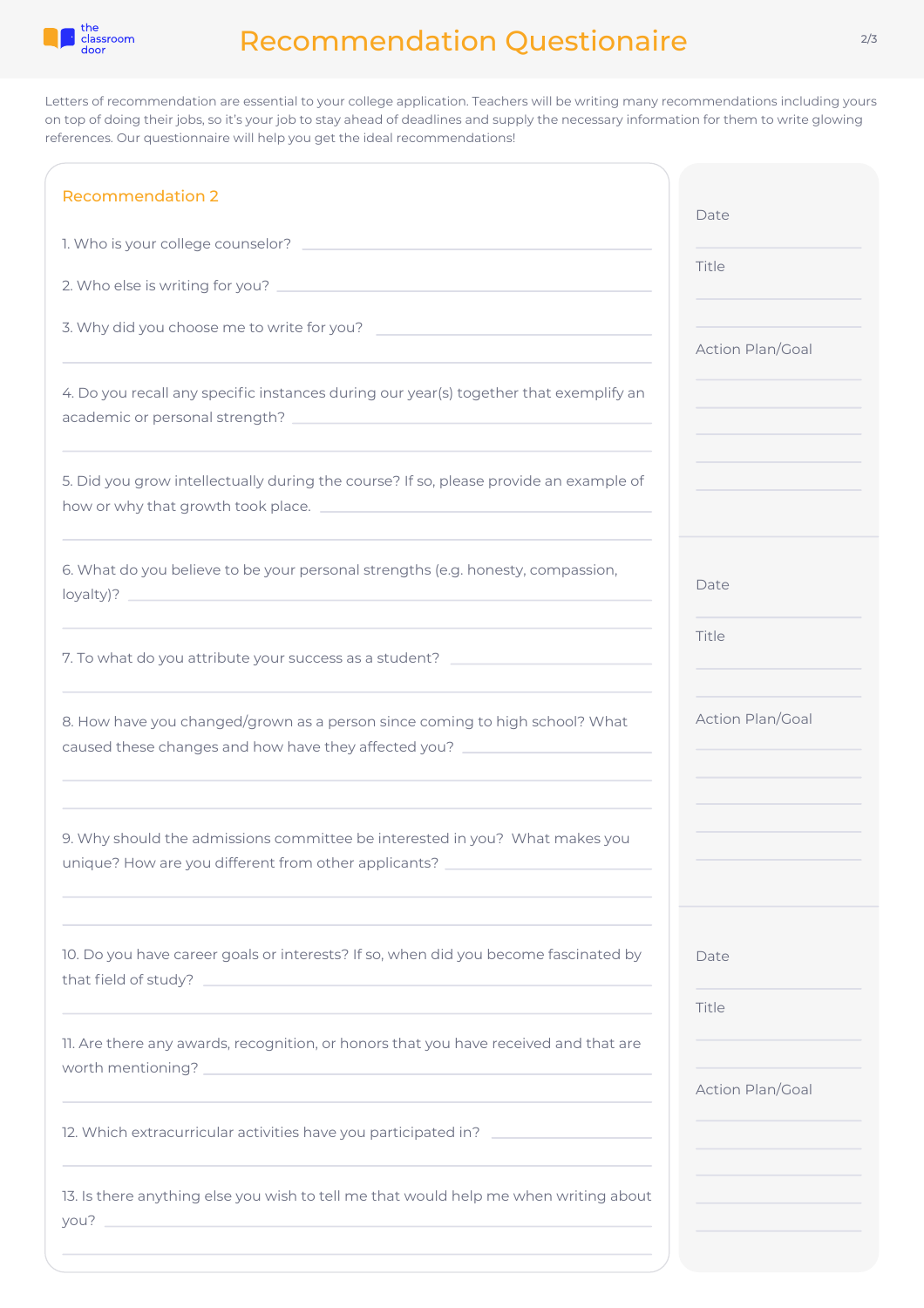

## Recommendation Questionaire

Letters of recommendation are essential to your college application. Teachers will be writing many recommendations including yours on top of doing their jobs, so it's your job to stay ahead of deadlines and supply the necessary information for them to write glowing references. Our questionnaire will help you get the ideal recommendations!

| <b>Recommendation 3</b>                                                                                                                                                                                                                                                                                          | Date             |
|------------------------------------------------------------------------------------------------------------------------------------------------------------------------------------------------------------------------------------------------------------------------------------------------------------------|------------------|
|                                                                                                                                                                                                                                                                                                                  |                  |
|                                                                                                                                                                                                                                                                                                                  | Title            |
| 3. Why did you choose me to write for you?                                                                                                                                                                                                                                                                       | Action Plan/Goal |
| 4. Do you recall any specific instances during our year(s) together that exemplify an                                                                                                                                                                                                                            |                  |
| 5. Did you grow intellectually during the course? If so, please provide an example of                                                                                                                                                                                                                            |                  |
| 6. What do you believe to be your personal strengths (e.g. honesty, compassion,<br>the control of the control of the control of the control of the control of the control of the control of the control of the control of the control of the control of the control of the control of the control of the control | Date             |
| 7. To what do you attribute your success as a student? _________________________                                                                                                                                                                                                                                 | Title            |
| 8. How have you changed/grown as a person since coming to high school? What<br>caused these changes and how have they affected you? ___________________________                                                                                                                                                  | Action Plan/Goal |
| 9. Why should the admissions committee be interested in you? What makes you<br>unique? How are you different from other applicants? _                                                                                                                                                                            |                  |
| 10. Do you have career goals or interests? If so, when did you become fascinated by                                                                                                                                                                                                                              | Date             |
| 11. Are there any awards, recognition, or honors that you have received and that are                                                                                                                                                                                                                             | Title            |
| and the control of the control of the control of the control of the control of the control of the control of the<br>12. Which extracurricular activities have you participated in?                                                                                                                               | Action Plan/Goal |
| 13. Is there anything else you wish to tell me that would help me when writing about<br>you? The company of the company of the company of the company of the company of the company of the company of                                                                                                            |                  |
|                                                                                                                                                                                                                                                                                                                  |                  |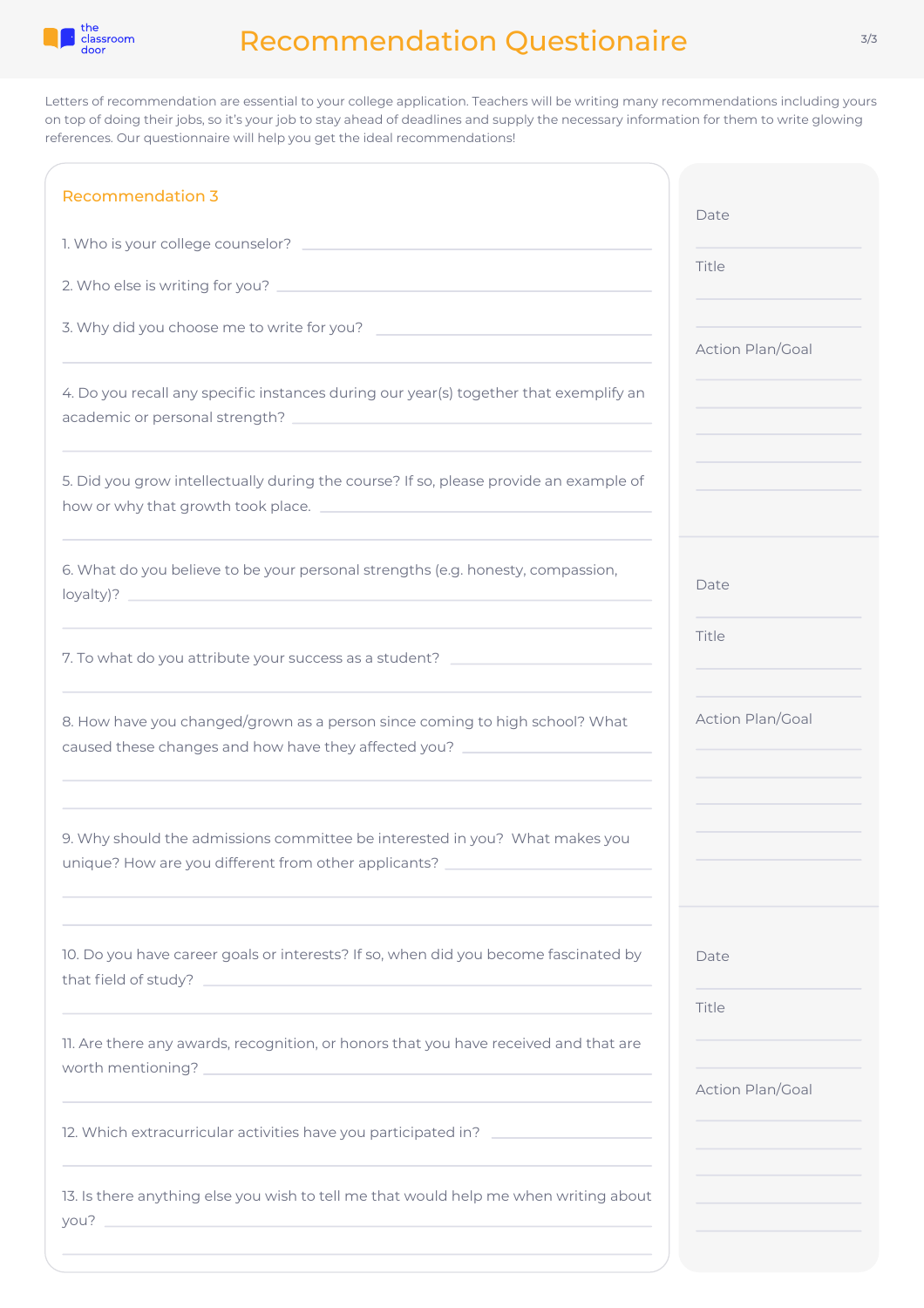

# Scholarships

There are so many possibilities when it comes to earning a scholarship! With scholarships based on academic achievement, heritage, and special talents or interests available, we encourage you to investigate your options and keep your applications organized using this tracker.

| Scholarship name entertainment and the state of the state of the state of the state of the state of the state of                                                                                                                              |                                                                                                                                                                                                                                |
|-----------------------------------------------------------------------------------------------------------------------------------------------------------------------------------------------------------------------------------------------|--------------------------------------------------------------------------------------------------------------------------------------------------------------------------------------------------------------------------------|
| Website Paradische School and Charles and Charles and Charles and Charles and Charles and Charles and Charles and Charles and Charles and Charles and Charles and Charles and Charles and Charles and Charles and Charles and                 |                                                                                                                                                                                                                                |
| Amount<br>the control of the control of the control of the control of the control of                                                                                                                                                          |                                                                                                                                                                                                                                |
|                                                                                                                                                                                                                                               |                                                                                                                                                                                                                                |
|                                                                                                                                                                                                                                               |                                                                                                                                                                                                                                |
| <b>Notes</b><br>the control of the control of the control of the control of the control of the control of the control of the control of the control of the control of the control of the control of the control of the control of the control |                                                                                                                                                                                                                                |
|                                                                                                                                                                                                                                               |                                                                                                                                                                                                                                |
|                                                                                                                                                                                                                                               |                                                                                                                                                                                                                                |
|                                                                                                                                                                                                                                               |                                                                                                                                                                                                                                |
| Scholarship name                                                                                                                                                                                                                              |                                                                                                                                                                                                                                |
| Website New York Product of the Community of the Community of the Community of the Community of the Community of the Community of the Community of the Community of the Community of the Community of the Community of the Com                |                                                                                                                                                                                                                                |
| and the control of the control of the control of the control of the control of<br>Amount                                                                                                                                                      | Deadline and the contract of the contract of the contract of the contract of the contract of the contract of the contract of the contract of the contract of the contract of the contract of the contract of the contract of t |
| Requirements experiences and a series of the series of the series of the series of the series of the series of                                                                                                                                |                                                                                                                                                                                                                                |
|                                                                                                                                                                                                                                               |                                                                                                                                                                                                                                |
| <b>Notes</b><br>and the control of the control of the control of the control of the control of the control of the control of the                                                                                                              |                                                                                                                                                                                                                                |
|                                                                                                                                                                                                                                               |                                                                                                                                                                                                                                |
|                                                                                                                                                                                                                                               |                                                                                                                                                                                                                                |
| Scholarship name and the contract of the contract of the contract of the contract of the contract of the contract of the contract of the contract of the contract of the contract of the contract of the contract of the contr                |                                                                                                                                                                                                                                |
| Website<br><u> Alexandro de la contrada de la contrada de la contrada de la contrada de la contrada de la contrada de la co</u>                                                                                                               |                                                                                                                                                                                                                                |
| Amount<br>the control of the control of the control of the control of the control of the control of                                                                                                                                           | Deadline and the contract of the contract of the contract of the contract of the contract of the contract of the contract of the contract of the contract of the contract of the contract of the contract of the contract of t |
| Requirements experiences and a series of the series of the series of the series of the series of the series of                                                                                                                                |                                                                                                                                                                                                                                |
|                                                                                                                                                                                                                                               |                                                                                                                                                                                                                                |
| Notes<br>and the control of the control of the control of the control of the control of the control of the control of the                                                                                                                     |                                                                                                                                                                                                                                |
|                                                                                                                                                                                                                                               |                                                                                                                                                                                                                                |
|                                                                                                                                                                                                                                               |                                                                                                                                                                                                                                |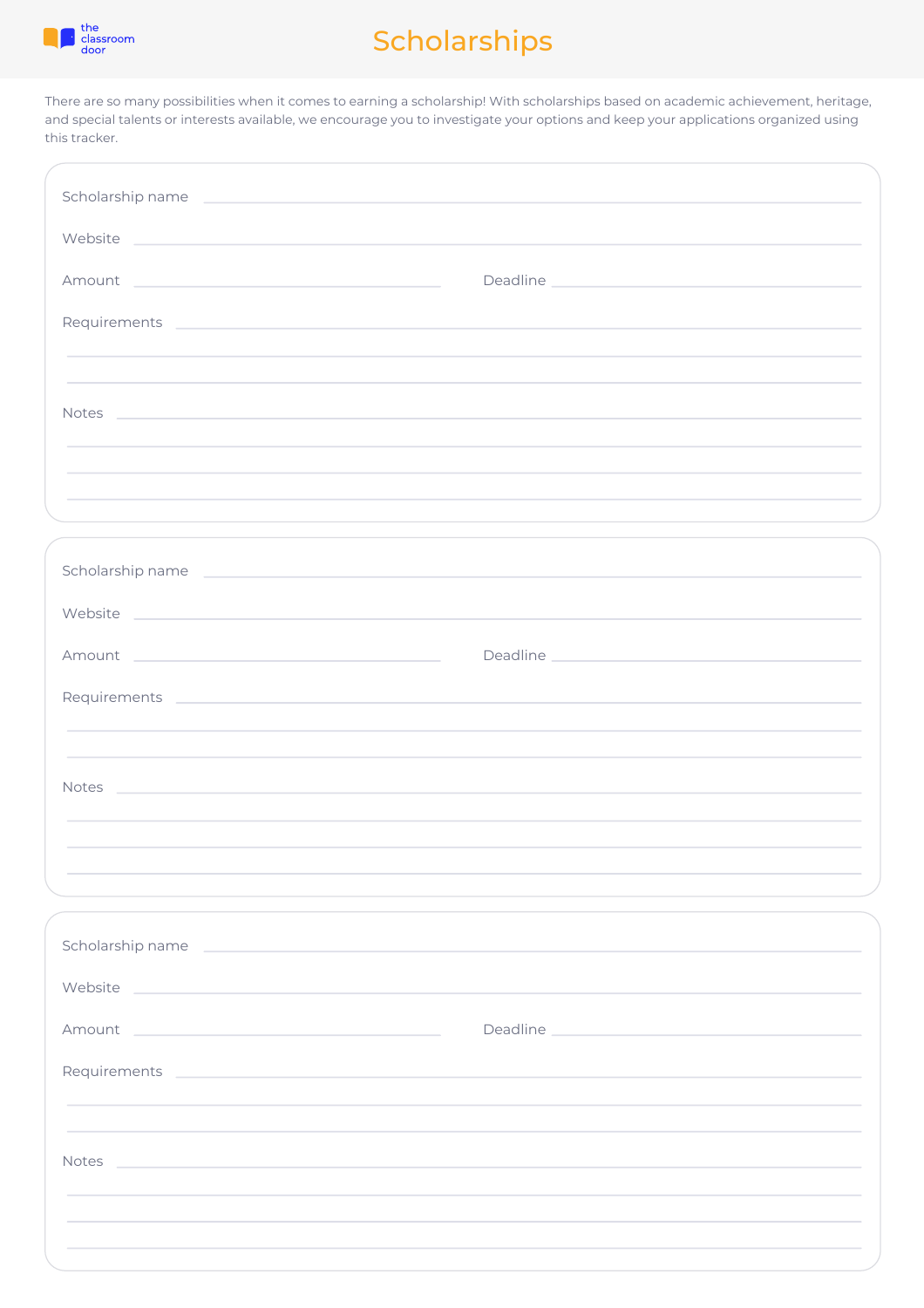

# College Visits

College visits are a great way to get to know a school and a great way to demonstrate your interest to admissions. Keep track of your college visits (in-person and virtual!) here.

| School name entertainment and the state of the state of the state of the state of the state of the state of the                                                                                                                                                                                                                                           | Date and the contract of the contract of the contract of the contract of the contract of the contract of the contract of the contract of the contract of the contract of the contract of the contract of the contract of the c       |
|-----------------------------------------------------------------------------------------------------------------------------------------------------------------------------------------------------------------------------------------------------------------------------------------------------------------------------------------------------------|--------------------------------------------------------------------------------------------------------------------------------------------------------------------------------------------------------------------------------------|
| Email and the company of the company of the company of the company of the company of the company of the company<br>Time and the contract of the contract of the contract of the contract of the contract of the contract of the contract of the contract of the contract of the contract of the contract of the contract of the contract of the c         |                                                                                                                                                                                                                                      |
| Address                                                                                                                                                                                                                                                                                                                                                   |                                                                                                                                                                                                                                      |
| Phone example and start Location and Start Location                                                                                                                                                                                                                                                                                                       | Parking <u>and the second of the second of the second of the second of the second of the second of the second of the second of the second of the second of the second of the second of the second of the second of the second of</u> |
| Walking ( ) Bus ( ) Academic Session ( )<br>Visit/Tour:                                                                                                                                                                                                                                                                                                   | Counselor Session [ ]<br>Virtual<br>Other                                                                                                                                                                                            |
|                                                                                                                                                                                                                                                                                                                                                           |                                                                                                                                                                                                                                      |
| Notes and the contract of the contract of the contract of the contract of the contract of the contract of the contract of the contract of the contract of the contract of the contract of the contract of the contract of the                                                                                                                             |                                                                                                                                                                                                                                      |
|                                                                                                                                                                                                                                                                                                                                                           | Date <u>__________________________________</u>                                                                                                                                                                                       |
| School name with the control of the control of the control of the control of the control of the control of the<br>Email<br>Time and the state of the state of the state of the state of the state of the state of the state of the state of the state of the state of the state of the state of the state of the state of the state of the state of the s |                                                                                                                                                                                                                                      |
| Address<br>and the control of the control of the control of the control of the control of the control of the control of the                                                                                                                                                                                                                               |                                                                                                                                                                                                                                      |
| Phone example and start Location and Start Location                                                                                                                                                                                                                                                                                                       |                                                                                                                                                                                                                                      |
| Visit/Tour: \[ ] Walking \[ ] Bus \[ ] Academic Session \[ ] Counselor Session \[ ] Virtual                                                                                                                                                                                                                                                               | Other                                                                                                                                                                                                                                |
|                                                                                                                                                                                                                                                                                                                                                           |                                                                                                                                                                                                                                      |
| Notes experience and the second contract of the second contract of the second contract of the second contract of the second contract of the second contract of the second contract of the second contract of the second contra                                                                                                                            |                                                                                                                                                                                                                                      |
|                                                                                                                                                                                                                                                                                                                                                           |                                                                                                                                                                                                                                      |
| School name and the state of the state of the state of the state of the state of the state of the state of the                                                                                                                                                                                                                                            |                                                                                                                                                                                                                                      |
| Time Email Email Contract of the Contract of the Contract of the Contract of the Contract of the Contract of the Contract of the Contract of the Contract of the Contract of the Contract of the Contract of the Contract of t                                                                                                                            |                                                                                                                                                                                                                                      |
| Address                                                                                                                                                                                                                                                                                                                                                   |                                                                                                                                                                                                                                      |
|                                                                                                                                                                                                                                                                                                                                                           |                                                                                                                                                                                                                                      |
| <b>Start Location</b><br>Phone                                                                                                                                                                                                                                                                                                                            | Parking                                                                                                                                                                                                                              |
| ∩ Bus ∩ Academic Session ()<br>Visit/Tour:<br>Walking                                                                                                                                                                                                                                                                                                     | Counselor Session ()<br>Virtual<br>Other                                                                                                                                                                                             |
| Things to Bring <b>Contract Contract Contract Contract Contract Contract Contract Contract Contract Contract Contract Contract Contract Contract Contract Contract Contract Contract Contract Contract Contract Contract Contrac</b>                                                                                                                      |                                                                                                                                                                                                                                      |
| Notes and the contract of the contract of the contract of the contract of the contract of the contract of the contract of the contract of the contract of the contract of the contract of the contract of the contract of the                                                                                                                             |                                                                                                                                                                                                                                      |
|                                                                                                                                                                                                                                                                                                                                                           |                                                                                                                                                                                                                                      |
| Time <b>Example 2018</b> Email <b>Example 2018</b> Email <b>Email</b>                                                                                                                                                                                                                                                                                     |                                                                                                                                                                                                                                      |
| Address                                                                                                                                                                                                                                                                                                                                                   | Duration <u>_________________________________</u>                                                                                                                                                                                    |
| Phone<br><b>Start Location</b><br>the control of the control of the control of                                                                                                                                                                                                                                                                            | Parking <u>and the second of the second of the second of the second of the second of the second of the second second second second second second second second second second second second second second second second second se</u> |
| Walking ( ) Bus ( ) Academic Session ( ) Counselor Session ( ) Virtual<br>Visit/Tour:                                                                                                                                                                                                                                                                     | Other                                                                                                                                                                                                                                |
|                                                                                                                                                                                                                                                                                                                                                           |                                                                                                                                                                                                                                      |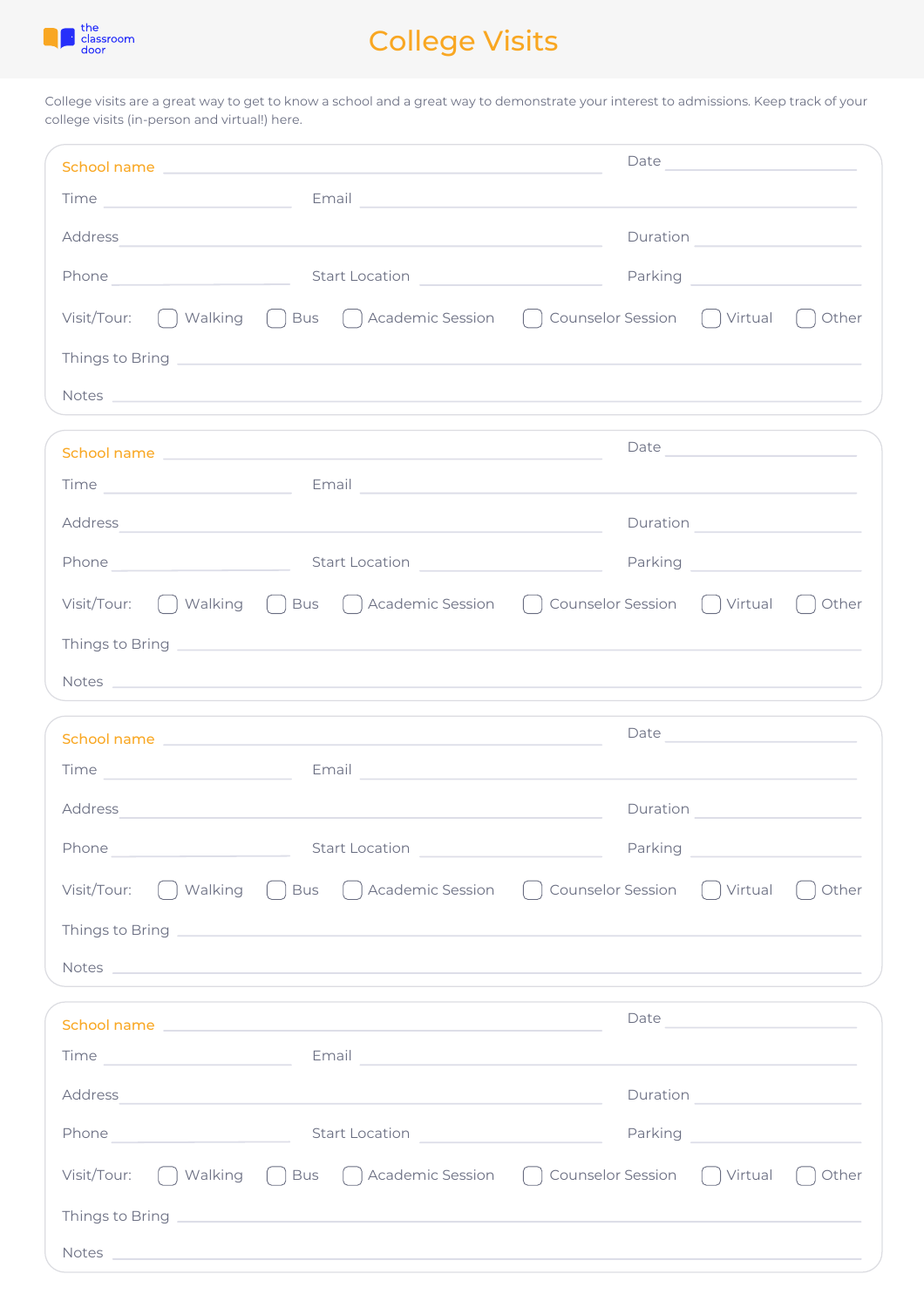

#### Interviews

Interviews are usually not required in the admissions process, but if done effectively, they can have a significant impact on your application. Nail your interview by brainstorming responses to these popular interview questions!

| 2. If you could meet anyone, alive or dead, who would it be and why?                                                                                                                               |
|----------------------------------------------------------------------------------------------------------------------------------------------------------------------------------------------------|
| ,我们也不会有什么。""我们的人,我们也不会有什么?""我们的人,我们也不会有什么?""我们的人,我们也不会有什么?""我们的人,我们也不会有什么?""我们的人                                                                                                                   |
| 4. If I asked your best friend, what three adjectives would they use to describe you? ________________________<br>,我们也不会有什么。""我们的人,我们也不会有什么?""我们的人,我们也不会有什么?""我们的人,我们也不会有什么?""我们的人,我们也不会有什么?""我们的人 |
| and the control of the control of the control of the control of the control of the control of the control of the                                                                                   |
| 6. How did you spend last summer? The summer before? What are you doing this summer?                                                                                                               |
| 7. What have been your favorite classes in high school?                                                                                                                                            |
| 8. What career path do you envision for yourself?                                                                                                                                                  |
| 9. Where do you see yourself in 10 years?                                                                                                                                                          |
|                                                                                                                                                                                                    |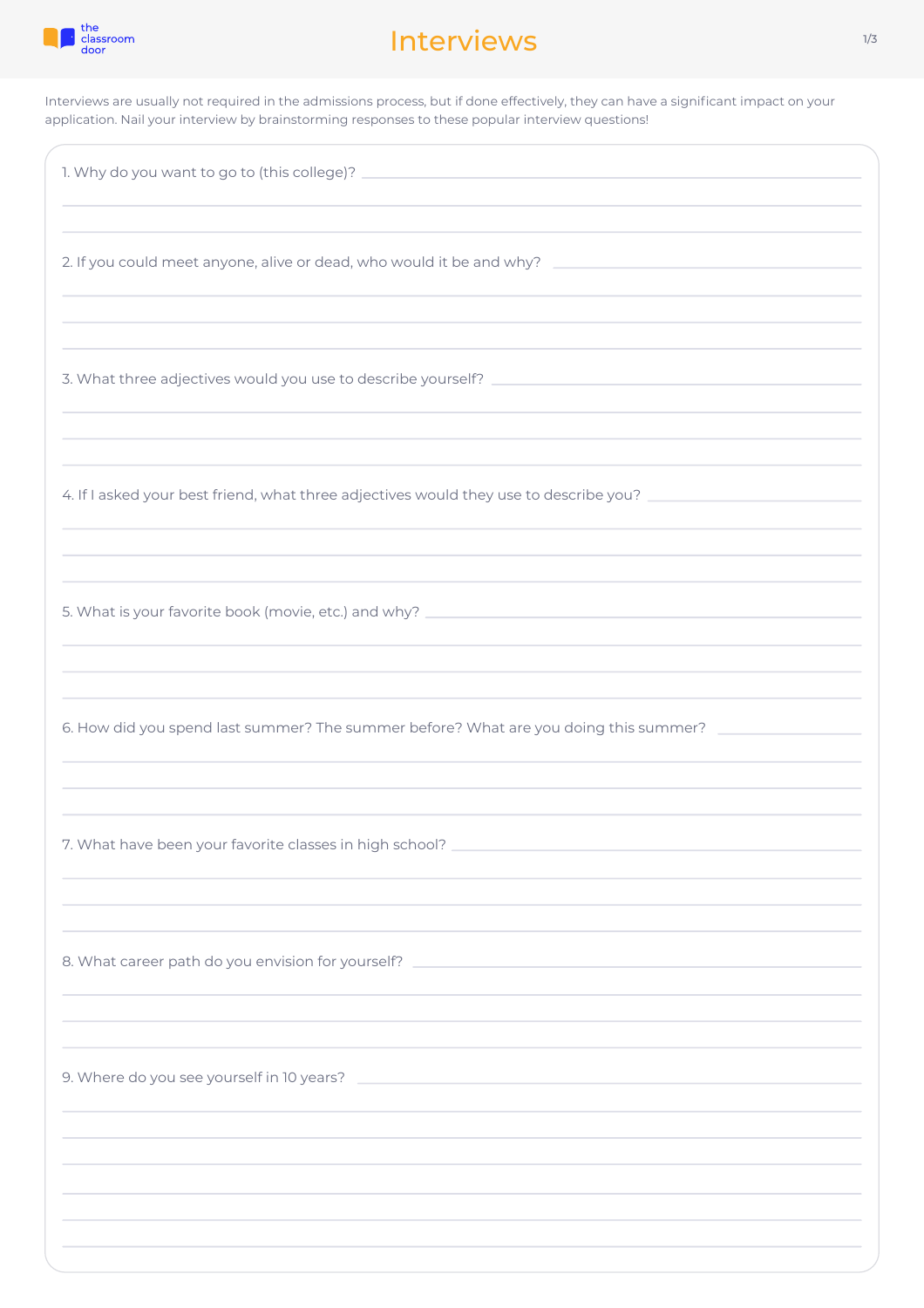

#### Interviews 2/3

Interviews are usually not required in the admissions process, but if done effectively, they can have a significant impact on your application. Nail your interview by brainstorming responses to these popular interview questions!

| 10. What would you like to major in?                                                                                                                                                                                                                                                                               |
|--------------------------------------------------------------------------------------------------------------------------------------------------------------------------------------------------------------------------------------------------------------------------------------------------------------------|
| 11. What is an important story that has shaped your life or changed your perspective?<br>,我们也不会有什么。""我们的人,我们也不会有什么?""我们的人,我们也不会有什么?""我们的人,我们也不会有什么?""我们的人,我们也不会有什么?""我们的人                                                                                                                                          |
| ,我们也不会有一个人的人,我们也不会有一个人的人,我们也不会有一个人的人,我们也不会有一个人的人,我们也不会有一个人的人,我们也不会有一个人的人,我们也不会有一个                                                                                                                                                                                                                                  |
| 13. What is a moral or ethical dilemma you have faced and how did you handle it? ____________________________                                                                                                                                                                                                      |
| 14. What differentiates you from other applicants? [14] The context of the context of the context of the context of the context of the context of the context of the context of the context of the context of the context of t<br>,我们也不会有什么。""我们的人,我们也不会有什么?""我们的人,我们也不会有什么?""我们的人,我们也不会有什么?""我们的人,我们也不会有什么?""我们的人 |
| 15. What do you do when you're not in school? Letter that the state of the state of the state of the state of                                                                                                                                                                                                      |
| 16. What are your academic strengths? What is your greatest personal strength?                                                                                                                                                                                                                                     |
| 17. What are your academic weaknesses? How have you addressed them?<br><u> 1980 - Jan Barbara Barbara, manazarta da kasas da kasas da kasas da kasas da kasas da kasas da kasas da kasa</u>                                                                                                                        |
| 18. What is your greatest personal weakness?                                                                                                                                                                                                                                                                       |
|                                                                                                                                                                                                                                                                                                                    |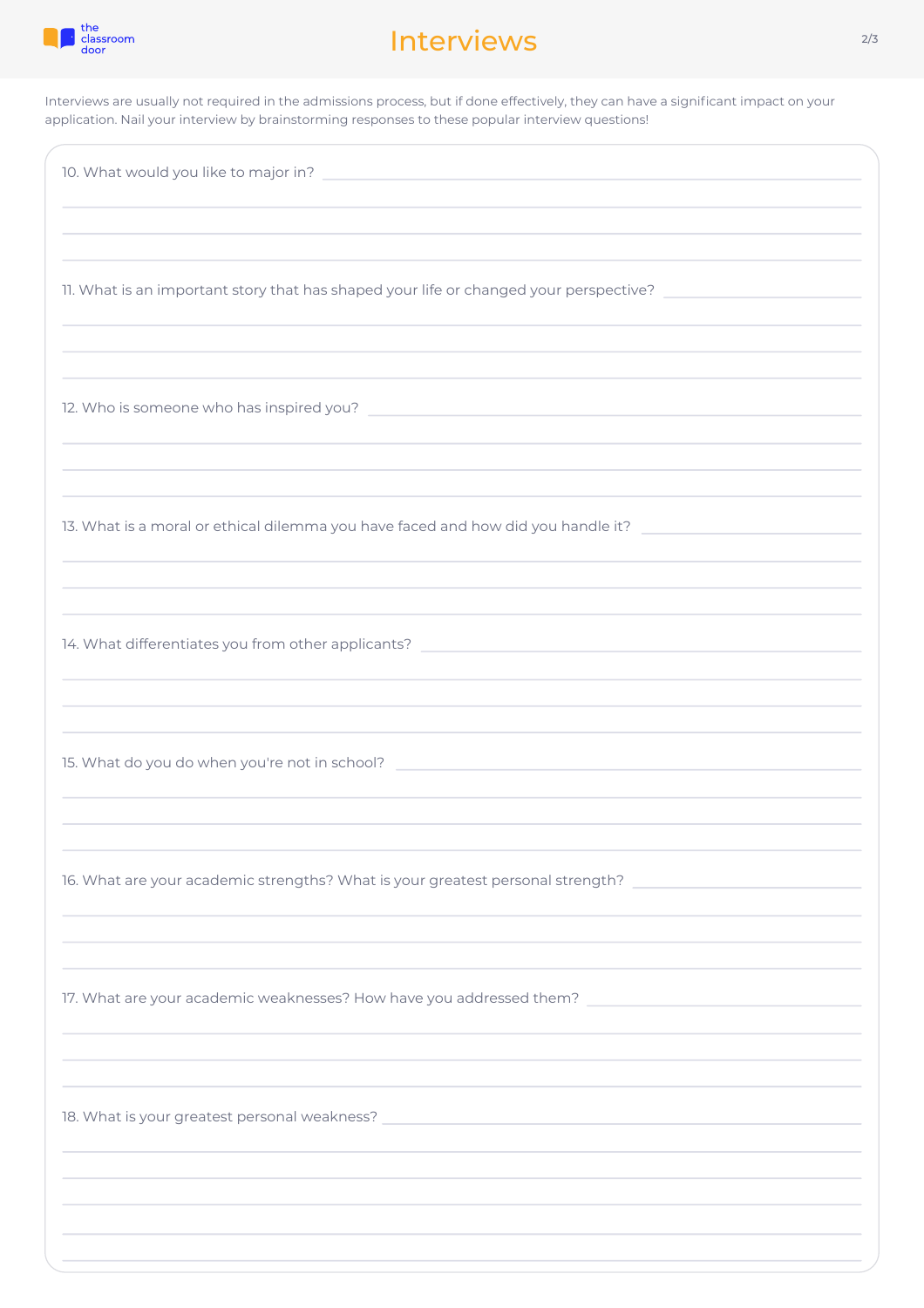

#### Interviews and the state of the state of the state of the state of the state of the state of the state of the state of the state of the state of the state of the state of the state of the state of the state of the state of

Interviews are usually not required in the admissions process, but if done effectively, they can have a significant impact on your application. Nail your interview by brainstorming responses to these popular interview questions!

| 19. What do you plan to contribute to the [college] community?<br>the control of the control of the control of the control of the control of                                                                                             |
|------------------------------------------------------------------------------------------------------------------------------------------------------------------------------------------------------------------------------------------|
|                                                                                                                                                                                                                                          |
|                                                                                                                                                                                                                                          |
|                                                                                                                                                                                                                                          |
| 20. What would you change about your high school?                                                                                                                                                                                        |
|                                                                                                                                                                                                                                          |
| 21. What is an obstacle you've faced, and how did you get through it? ______________________________                                                                                                                                     |
|                                                                                                                                                                                                                                          |
|                                                                                                                                                                                                                                          |
|                                                                                                                                                                                                                                          |
| 22. What blogs or websites do you visit regularly?<br>$\mathcal{L}^{\mathcal{L}}(\mathcal{L}^{\mathcal{L}})$ and $\mathcal{L}^{\mathcal{L}}(\mathcal{L}^{\mathcal{L}})$ . In the contract of the contract of $\mathcal{L}^{\mathcal{L}}$ |
|                                                                                                                                                                                                                                          |
| 24. What is your dream vacation?                                                                                                                                                                                                         |
|                                                                                                                                                                                                                                          |
|                                                                                                                                                                                                                                          |
| 25. Would you like to study abroad? If so, where?<br><u> 1980 - Johann Barbara, martxa alemaniar a</u>                                                                                                                                   |
|                                                                                                                                                                                                                                          |
|                                                                                                                                                                                                                                          |
| 26. Who is a teacher who made an impact on you? ________________________________                                                                                                                                                         |
|                                                                                                                                                                                                                                          |
|                                                                                                                                                                                                                                          |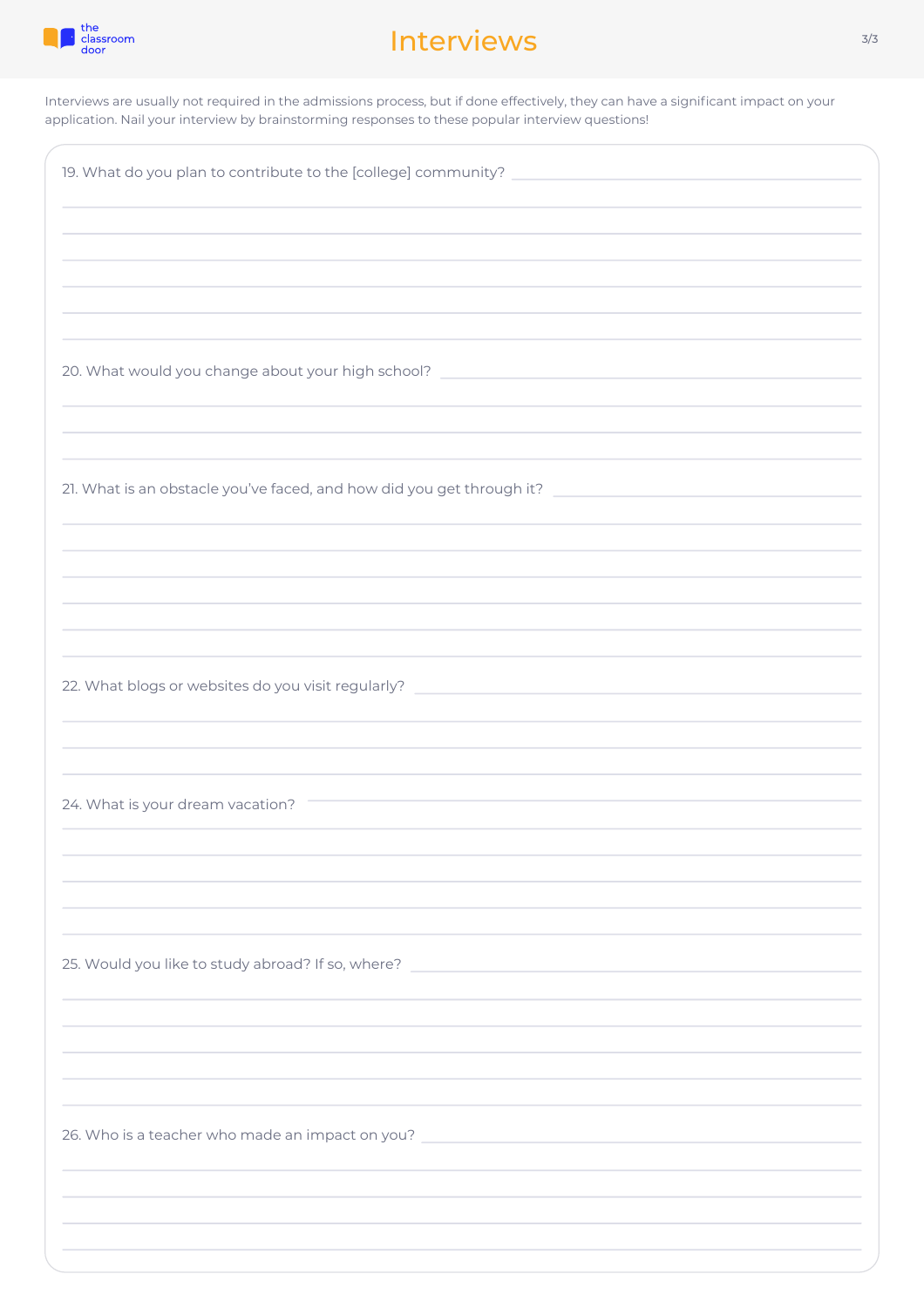

## Contact List

It is important to keep track of admissions representatives, current students, and regional representatives you may meet in your college process. Make sure to keep your communication with these individuals thoughtful, meaningful and appropriate!

|                                                                                                                                                                                                                                      |       | Title <u>Samuel Communication</u> | Phone 2008 2009 2010 2021 2022 2023 2024 2022 2023 2024 2022 2023 2024 2022 2023 2024 2025 2026 2027 2027 2028                                                                                                                |
|--------------------------------------------------------------------------------------------------------------------------------------------------------------------------------------------------------------------------------------|-------|-----------------------------------|-------------------------------------------------------------------------------------------------------------------------------------------------------------------------------------------------------------------------------|
|                                                                                                                                                                                                                                      |       |                                   |                                                                                                                                                                                                                               |
| Notes <u>and the community of the community of the community of the community of the community of the community of the community of the community of the community of the community of the community of the community of the com</u> |       |                                   |                                                                                                                                                                                                                               |
|                                                                                                                                                                                                                                      |       |                                   |                                                                                                                                                                                                                               |
| ,我们也不会有什么。""我们的人,我们也不会有什么?""我们的人,我们也不会有什么?""我们的人,我们也不会有什么?""我们的人,我们也不会有什么?""我们的人                                                                                                                                                     |       |                                   |                                                                                                                                                                                                                               |
|                                                                                                                                                                                                                                      |       |                                   |                                                                                                                                                                                                                               |
|                                                                                                                                                                                                                                      |       |                                   |                                                                                                                                                                                                                               |
|                                                                                                                                                                                                                                      |       |                                   |                                                                                                                                                                                                                               |
| Notes experiences and the second contract of the second contract of the second contract of the second contract of the second contract of the second contract of the second contract of the second contract of the second contr       |       |                                   |                                                                                                                                                                                                                               |
|                                                                                                                                                                                                                                      |       |                                   |                                                                                                                                                                                                                               |
|                                                                                                                                                                                                                                      |       |                                   |                                                                                                                                                                                                                               |
|                                                                                                                                                                                                                                      |       |                                   |                                                                                                                                                                                                                               |
| Name Title Title Communication of the Communication of the Communication of the Communication of the Communication of the Communication of the Communication of the Communication of the Communication of the Communication of       |       |                                   |                                                                                                                                                                                                                               |
|                                                                                                                                                                                                                                      |       |                                   |                                                                                                                                                                                                                               |
| Notes experiences and the second contract of the second contract of the second contract of the second contract of the second contract of the second contract of the second contract of the second contract of the second contr       |       |                                   |                                                                                                                                                                                                                               |
|                                                                                                                                                                                                                                      |       |                                   |                                                                                                                                                                                                                               |
|                                                                                                                                                                                                                                      |       |                                   |                                                                                                                                                                                                                               |
|                                                                                                                                                                                                                                      |       |                                   |                                                                                                                                                                                                                               |
| Name<br>the control of the control of the control of                                                                                                                                                                                 | Title |                                   | Phone and the contract of the contract of the contract of the contract of the contract of the contract of the contract of the contract of the contract of the contract of the contract of the contract of the contract of the |
| School <b>E-mail E-mail E-mail E-mail E-mail E-mail E-mail E-mail E-mail E-mail E-mail E-mail E-mail E-mail E-mail E-mail E-mail E-mail E-mail E-mail E-mail E-mail E-mail E-mail</b>                                                |       |                                   |                                                                                                                                                                                                                               |
| Notes experiences and the second contract of the second contract of the second contract of the second contract of the second contract of the second contract of the second contract of the second contract of the second contr       |       |                                   |                                                                                                                                                                                                                               |
|                                                                                                                                                                                                                                      |       |                                   |                                                                                                                                                                                                                               |
|                                                                                                                                                                                                                                      |       |                                   |                                                                                                                                                                                                                               |
|                                                                                                                                                                                                                                      |       |                                   |                                                                                                                                                                                                                               |
|                                                                                                                                                                                                                                      |       |                                   |                                                                                                                                                                                                                               |
|                                                                                                                                                                                                                                      |       |                                   |                                                                                                                                                                                                                               |
| Notes and the contract of the contract of the contract of the contract of the contract of the contract of the contract of the contract of the contract of the contract of the contract of the contract of the contract of the        |       |                                   |                                                                                                                                                                                                                               |
|                                                                                                                                                                                                                                      |       |                                   |                                                                                                                                                                                                                               |
|                                                                                                                                                                                                                                      |       |                                   |                                                                                                                                                                                                                               |